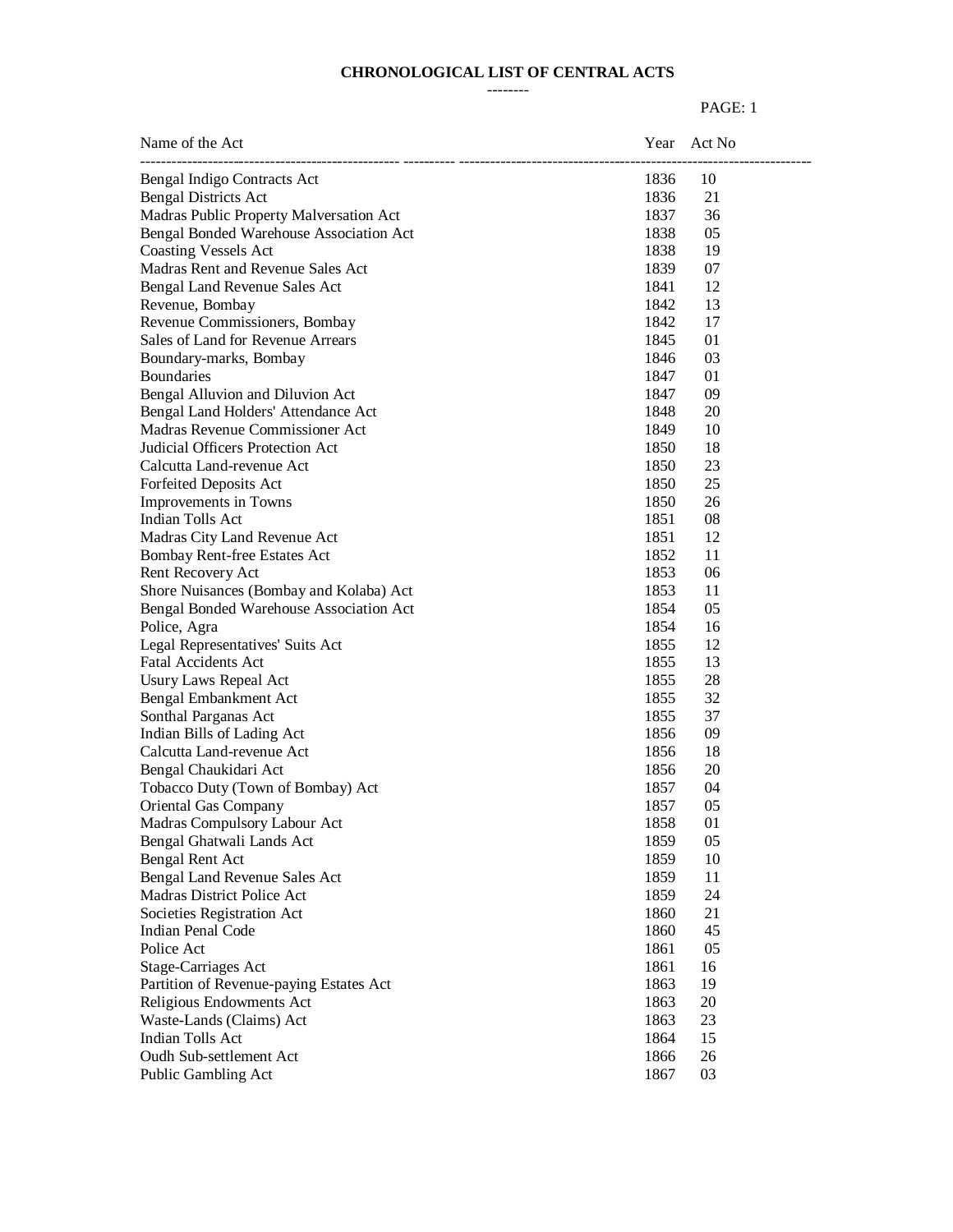| 11<br>Oriental Gas Company<br>1867<br>Sarais Act<br>22<br>1867<br>1867<br>25<br>Press and Registration of Books Act<br><b>Oudh Estates Act</b><br>1869<br>01<br>04<br>1869<br>1869<br>14<br>Bombay Civil Courts Act<br>1870<br>07<br>Oudh Taluqdars' Relief Act<br>1870<br>24<br>01<br>Cattle-trespass Act<br>1871<br>1871<br>04<br>1871<br>21<br>1871<br>23<br>Indian Evidence Act<br>1872<br>01<br>1872<br>04<br>1872<br>09<br>Indian Contract Act<br>1872<br>Indian Christian Marriage Act<br>15<br>1873<br>03<br>Madras Civil Courts Act<br>1873<br>05<br>Government Savings Banks Act<br>1873<br>08<br>Northern India Canal and Drainage Act<br>1874<br>Married Women's Property Act<br>03<br>1874<br>Laws Local Extent Act<br>15<br>09<br>Majority Act<br>1875<br>Chota Nagpur Encumbered Estates Act<br>1876<br>06<br>Bombay Revenue Jurisdiction Act<br>1876<br>10<br><b>Bombay Municipal Debentures Act</b><br>1876<br>15<br>Oudh Laws Act<br>1876<br>18<br>Broach and Kaira Incumbered Estates Act<br>1877<br>14<br>1878<br>Indian Treasure-trove Act<br>06<br>Northern India Ferries Act<br>1878<br>17<br>1879<br>Dekkhan Agriculturists Relief Act<br>17<br><b>Legal Practitioners Act</b><br>1879<br>18<br>1880<br>Religious Societies Act<br>01<br>Kazis Act<br>1880<br>12<br>Obstructions in Fairways Act<br>1881<br>16<br>Central Provinces Land-revenue Act<br>1881<br>18<br>1881<br>26<br>Negotiable Instruments Act<br>1882<br>02<br>Indian Trusts Act<br>Transfer of Property Act<br>1882<br>04<br><b>Indian Easements Act</b><br>1882<br>05<br>1882<br>Powers-of-Attorney Act<br>07<br>1882<br>Presidency Small Cause Courts Act<br>15<br>1883<br>Land Improvement Loans Act<br>19<br>1883<br>Punjab District Boards Act<br>20<br>1884<br><b>Explosives Act</b><br>04<br>1884<br>Agriculturists' Loans Act<br>12<br>1885<br>08<br><b>Bengal Tenancy Act</b><br>Indian Telegraph Act<br>1885<br>13<br>Land Acquisition (Mines) Act<br>1885<br>18<br>Mirzapur Stone Mahal Act<br>1886<br>05<br>Births, Deaths and Marriages Registration Act<br>1886<br>06 | Name of the Act | Year | Act No |
|-------------------------------------------------------------------------------------------------------------------------------------------------------------------------------------------------------------------------------------------------------------------------------------------------------------------------------------------------------------------------------------------------------------------------------------------------------------------------------------------------------------------------------------------------------------------------------------------------------------------------------------------------------------------------------------------------------------------------------------------------------------------------------------------------------------------------------------------------------------------------------------------------------------------------------------------------------------------------------------------------------------------------------------------------------------------------------------------------------------------------------------------------------------------------------------------------------------------------------------------------------------------------------------------------------------------------------------------------------------------------------------------------------------------------------------------------------------------------------------------------------------------------------------------------------------------------------------------------------------------------------------------------------------------------------------------------------------------------------------------------------------------------------------------------------------------------------------------------------------------------------------------------------------------------------------------------------------------------------------------------------------------------------------------------------------------------------|-----------------|------|--------|
|                                                                                                                                                                                                                                                                                                                                                                                                                                                                                                                                                                                                                                                                                                                                                                                                                                                                                                                                                                                                                                                                                                                                                                                                                                                                                                                                                                                                                                                                                                                                                                                                                                                                                                                                                                                                                                                                                                                                                                                                                                                                               |                 |      |        |
|                                                                                                                                                                                                                                                                                                                                                                                                                                                                                                                                                                                                                                                                                                                                                                                                                                                                                                                                                                                                                                                                                                                                                                                                                                                                                                                                                                                                                                                                                                                                                                                                                                                                                                                                                                                                                                                                                                                                                                                                                                                                               |                 |      |        |
|                                                                                                                                                                                                                                                                                                                                                                                                                                                                                                                                                                                                                                                                                                                                                                                                                                                                                                                                                                                                                                                                                                                                                                                                                                                                                                                                                                                                                                                                                                                                                                                                                                                                                                                                                                                                                                                                                                                                                                                                                                                                               |                 |      |        |
|                                                                                                                                                                                                                                                                                                                                                                                                                                                                                                                                                                                                                                                                                                                                                                                                                                                                                                                                                                                                                                                                                                                                                                                                                                                                                                                                                                                                                                                                                                                                                                                                                                                                                                                                                                                                                                                                                                                                                                                                                                                                               |                 |      |        |
|                                                                                                                                                                                                                                                                                                                                                                                                                                                                                                                                                                                                                                                                                                                                                                                                                                                                                                                                                                                                                                                                                                                                                                                                                                                                                                                                                                                                                                                                                                                                                                                                                                                                                                                                                                                                                                                                                                                                                                                                                                                                               | Divorce Act     |      |        |
|                                                                                                                                                                                                                                                                                                                                                                                                                                                                                                                                                                                                                                                                                                                                                                                                                                                                                                                                                                                                                                                                                                                                                                                                                                                                                                                                                                                                                                                                                                                                                                                                                                                                                                                                                                                                                                                                                                                                                                                                                                                                               |                 |      |        |
|                                                                                                                                                                                                                                                                                                                                                                                                                                                                                                                                                                                                                                                                                                                                                                                                                                                                                                                                                                                                                                                                                                                                                                                                                                                                                                                                                                                                                                                                                                                                                                                                                                                                                                                                                                                                                                                                                                                                                                                                                                                                               | Court-fees Act  |      |        |
|                                                                                                                                                                                                                                                                                                                                                                                                                                                                                                                                                                                                                                                                                                                                                                                                                                                                                                                                                                                                                                                                                                                                                                                                                                                                                                                                                                                                                                                                                                                                                                                                                                                                                                                                                                                                                                                                                                                                                                                                                                                                               |                 |      |        |
|                                                                                                                                                                                                                                                                                                                                                                                                                                                                                                                                                                                                                                                                                                                                                                                                                                                                                                                                                                                                                                                                                                                                                                                                                                                                                                                                                                                                                                                                                                                                                                                                                                                                                                                                                                                                                                                                                                                                                                                                                                                                               |                 |      |        |
|                                                                                                                                                                                                                                                                                                                                                                                                                                                                                                                                                                                                                                                                                                                                                                                                                                                                                                                                                                                                                                                                                                                                                                                                                                                                                                                                                                                                                                                                                                                                                                                                                                                                                                                                                                                                                                                                                                                                                                                                                                                                               | Coroners Act    |      |        |
|                                                                                                                                                                                                                                                                                                                                                                                                                                                                                                                                                                                                                                                                                                                                                                                                                                                                                                                                                                                                                                                                                                                                                                                                                                                                                                                                                                                                                                                                                                                                                                                                                                                                                                                                                                                                                                                                                                                                                                                                                                                                               | Dehra Dun       |      |        |
|                                                                                                                                                                                                                                                                                                                                                                                                                                                                                                                                                                                                                                                                                                                                                                                                                                                                                                                                                                                                                                                                                                                                                                                                                                                                                                                                                                                                                                                                                                                                                                                                                                                                                                                                                                                                                                                                                                                                                                                                                                                                               | Pensions Act    |      |        |
|                                                                                                                                                                                                                                                                                                                                                                                                                                                                                                                                                                                                                                                                                                                                                                                                                                                                                                                                                                                                                                                                                                                                                                                                                                                                                                                                                                                                                                                                                                                                                                                                                                                                                                                                                                                                                                                                                                                                                                                                                                                                               |                 |      |        |
|                                                                                                                                                                                                                                                                                                                                                                                                                                                                                                                                                                                                                                                                                                                                                                                                                                                                                                                                                                                                                                                                                                                                                                                                                                                                                                                                                                                                                                                                                                                                                                                                                                                                                                                                                                                                                                                                                                                                                                                                                                                                               | Punjab Laws Act |      |        |
|                                                                                                                                                                                                                                                                                                                                                                                                                                                                                                                                                                                                                                                                                                                                                                                                                                                                                                                                                                                                                                                                                                                                                                                                                                                                                                                                                                                                                                                                                                                                                                                                                                                                                                                                                                                                                                                                                                                                                                                                                                                                               |                 |      |        |
|                                                                                                                                                                                                                                                                                                                                                                                                                                                                                                                                                                                                                                                                                                                                                                                                                                                                                                                                                                                                                                                                                                                                                                                                                                                                                                                                                                                                                                                                                                                                                                                                                                                                                                                                                                                                                                                                                                                                                                                                                                                                               |                 |      |        |
|                                                                                                                                                                                                                                                                                                                                                                                                                                                                                                                                                                                                                                                                                                                                                                                                                                                                                                                                                                                                                                                                                                                                                                                                                                                                                                                                                                                                                                                                                                                                                                                                                                                                                                                                                                                                                                                                                                                                                                                                                                                                               |                 |      |        |
|                                                                                                                                                                                                                                                                                                                                                                                                                                                                                                                                                                                                                                                                                                                                                                                                                                                                                                                                                                                                                                                                                                                                                                                                                                                                                                                                                                                                                                                                                                                                                                                                                                                                                                                                                                                                                                                                                                                                                                                                                                                                               |                 |      |        |
|                                                                                                                                                                                                                                                                                                                                                                                                                                                                                                                                                                                                                                                                                                                                                                                                                                                                                                                                                                                                                                                                                                                                                                                                                                                                                                                                                                                                                                                                                                                                                                                                                                                                                                                                                                                                                                                                                                                                                                                                                                                                               |                 |      |        |
|                                                                                                                                                                                                                                                                                                                                                                                                                                                                                                                                                                                                                                                                                                                                                                                                                                                                                                                                                                                                                                                                                                                                                                                                                                                                                                                                                                                                                                                                                                                                                                                                                                                                                                                                                                                                                                                                                                                                                                                                                                                                               |                 |      |        |
|                                                                                                                                                                                                                                                                                                                                                                                                                                                                                                                                                                                                                                                                                                                                                                                                                                                                                                                                                                                                                                                                                                                                                                                                                                                                                                                                                                                                                                                                                                                                                                                                                                                                                                                                                                                                                                                                                                                                                                                                                                                                               |                 |      |        |
|                                                                                                                                                                                                                                                                                                                                                                                                                                                                                                                                                                                                                                                                                                                                                                                                                                                                                                                                                                                                                                                                                                                                                                                                                                                                                                                                                                                                                                                                                                                                                                                                                                                                                                                                                                                                                                                                                                                                                                                                                                                                               |                 |      |        |
|                                                                                                                                                                                                                                                                                                                                                                                                                                                                                                                                                                                                                                                                                                                                                                                                                                                                                                                                                                                                                                                                                                                                                                                                                                                                                                                                                                                                                                                                                                                                                                                                                                                                                                                                                                                                                                                                                                                                                                                                                                                                               |                 |      |        |
|                                                                                                                                                                                                                                                                                                                                                                                                                                                                                                                                                                                                                                                                                                                                                                                                                                                                                                                                                                                                                                                                                                                                                                                                                                                                                                                                                                                                                                                                                                                                                                                                                                                                                                                                                                                                                                                                                                                                                                                                                                                                               |                 |      |        |
|                                                                                                                                                                                                                                                                                                                                                                                                                                                                                                                                                                                                                                                                                                                                                                                                                                                                                                                                                                                                                                                                                                                                                                                                                                                                                                                                                                                                                                                                                                                                                                                                                                                                                                                                                                                                                                                                                                                                                                                                                                                                               |                 |      |        |
|                                                                                                                                                                                                                                                                                                                                                                                                                                                                                                                                                                                                                                                                                                                                                                                                                                                                                                                                                                                                                                                                                                                                                                                                                                                                                                                                                                                                                                                                                                                                                                                                                                                                                                                                                                                                                                                                                                                                                                                                                                                                               |                 |      |        |
|                                                                                                                                                                                                                                                                                                                                                                                                                                                                                                                                                                                                                                                                                                                                                                                                                                                                                                                                                                                                                                                                                                                                                                                                                                                                                                                                                                                                                                                                                                                                                                                                                                                                                                                                                                                                                                                                                                                                                                                                                                                                               |                 |      |        |
|                                                                                                                                                                                                                                                                                                                                                                                                                                                                                                                                                                                                                                                                                                                                                                                                                                                                                                                                                                                                                                                                                                                                                                                                                                                                                                                                                                                                                                                                                                                                                                                                                                                                                                                                                                                                                                                                                                                                                                                                                                                                               |                 |      |        |
|                                                                                                                                                                                                                                                                                                                                                                                                                                                                                                                                                                                                                                                                                                                                                                                                                                                                                                                                                                                                                                                                                                                                                                                                                                                                                                                                                                                                                                                                                                                                                                                                                                                                                                                                                                                                                                                                                                                                                                                                                                                                               |                 |      |        |
|                                                                                                                                                                                                                                                                                                                                                                                                                                                                                                                                                                                                                                                                                                                                                                                                                                                                                                                                                                                                                                                                                                                                                                                                                                                                                                                                                                                                                                                                                                                                                                                                                                                                                                                                                                                                                                                                                                                                                                                                                                                                               |                 |      |        |
|                                                                                                                                                                                                                                                                                                                                                                                                                                                                                                                                                                                                                                                                                                                                                                                                                                                                                                                                                                                                                                                                                                                                                                                                                                                                                                                                                                                                                                                                                                                                                                                                                                                                                                                                                                                                                                                                                                                                                                                                                                                                               |                 |      |        |
|                                                                                                                                                                                                                                                                                                                                                                                                                                                                                                                                                                                                                                                                                                                                                                                                                                                                                                                                                                                                                                                                                                                                                                                                                                                                                                                                                                                                                                                                                                                                                                                                                                                                                                                                                                                                                                                                                                                                                                                                                                                                               |                 |      |        |
|                                                                                                                                                                                                                                                                                                                                                                                                                                                                                                                                                                                                                                                                                                                                                                                                                                                                                                                                                                                                                                                                                                                                                                                                                                                                                                                                                                                                                                                                                                                                                                                                                                                                                                                                                                                                                                                                                                                                                                                                                                                                               |                 |      |        |
|                                                                                                                                                                                                                                                                                                                                                                                                                                                                                                                                                                                                                                                                                                                                                                                                                                                                                                                                                                                                                                                                                                                                                                                                                                                                                                                                                                                                                                                                                                                                                                                                                                                                                                                                                                                                                                                                                                                                                                                                                                                                               |                 |      |        |
|                                                                                                                                                                                                                                                                                                                                                                                                                                                                                                                                                                                                                                                                                                                                                                                                                                                                                                                                                                                                                                                                                                                                                                                                                                                                                                                                                                                                                                                                                                                                                                                                                                                                                                                                                                                                                                                                                                                                                                                                                                                                               |                 |      |        |
|                                                                                                                                                                                                                                                                                                                                                                                                                                                                                                                                                                                                                                                                                                                                                                                                                                                                                                                                                                                                                                                                                                                                                                                                                                                                                                                                                                                                                                                                                                                                                                                                                                                                                                                                                                                                                                                                                                                                                                                                                                                                               |                 |      |        |
|                                                                                                                                                                                                                                                                                                                                                                                                                                                                                                                                                                                                                                                                                                                                                                                                                                                                                                                                                                                                                                                                                                                                                                                                                                                                                                                                                                                                                                                                                                                                                                                                                                                                                                                                                                                                                                                                                                                                                                                                                                                                               |                 |      |        |
|                                                                                                                                                                                                                                                                                                                                                                                                                                                                                                                                                                                                                                                                                                                                                                                                                                                                                                                                                                                                                                                                                                                                                                                                                                                                                                                                                                                                                                                                                                                                                                                                                                                                                                                                                                                                                                                                                                                                                                                                                                                                               |                 |      |        |
|                                                                                                                                                                                                                                                                                                                                                                                                                                                                                                                                                                                                                                                                                                                                                                                                                                                                                                                                                                                                                                                                                                                                                                                                                                                                                                                                                                                                                                                                                                                                                                                                                                                                                                                                                                                                                                                                                                                                                                                                                                                                               |                 |      |        |
|                                                                                                                                                                                                                                                                                                                                                                                                                                                                                                                                                                                                                                                                                                                                                                                                                                                                                                                                                                                                                                                                                                                                                                                                                                                                                                                                                                                                                                                                                                                                                                                                                                                                                                                                                                                                                                                                                                                                                                                                                                                                               |                 |      |        |
|                                                                                                                                                                                                                                                                                                                                                                                                                                                                                                                                                                                                                                                                                                                                                                                                                                                                                                                                                                                                                                                                                                                                                                                                                                                                                                                                                                                                                                                                                                                                                                                                                                                                                                                                                                                                                                                                                                                                                                                                                                                                               |                 |      |        |
|                                                                                                                                                                                                                                                                                                                                                                                                                                                                                                                                                                                                                                                                                                                                                                                                                                                                                                                                                                                                                                                                                                                                                                                                                                                                                                                                                                                                                                                                                                                                                                                                                                                                                                                                                                                                                                                                                                                                                                                                                                                                               |                 |      |        |
|                                                                                                                                                                                                                                                                                                                                                                                                                                                                                                                                                                                                                                                                                                                                                                                                                                                                                                                                                                                                                                                                                                                                                                                                                                                                                                                                                                                                                                                                                                                                                                                                                                                                                                                                                                                                                                                                                                                                                                                                                                                                               |                 |      |        |
|                                                                                                                                                                                                                                                                                                                                                                                                                                                                                                                                                                                                                                                                                                                                                                                                                                                                                                                                                                                                                                                                                                                                                                                                                                                                                                                                                                                                                                                                                                                                                                                                                                                                                                                                                                                                                                                                                                                                                                                                                                                                               |                 |      |        |
|                                                                                                                                                                                                                                                                                                                                                                                                                                                                                                                                                                                                                                                                                                                                                                                                                                                                                                                                                                                                                                                                                                                                                                                                                                                                                                                                                                                                                                                                                                                                                                                                                                                                                                                                                                                                                                                                                                                                                                                                                                                                               |                 |      |        |
|                                                                                                                                                                                                                                                                                                                                                                                                                                                                                                                                                                                                                                                                                                                                                                                                                                                                                                                                                                                                                                                                                                                                                                                                                                                                                                                                                                                                                                                                                                                                                                                                                                                                                                                                                                                                                                                                                                                                                                                                                                                                               |                 |      |        |
|                                                                                                                                                                                                                                                                                                                                                                                                                                                                                                                                                                                                                                                                                                                                                                                                                                                                                                                                                                                                                                                                                                                                                                                                                                                                                                                                                                                                                                                                                                                                                                                                                                                                                                                                                                                                                                                                                                                                                                                                                                                                               |                 |      |        |
|                                                                                                                                                                                                                                                                                                                                                                                                                                                                                                                                                                                                                                                                                                                                                                                                                                                                                                                                                                                                                                                                                                                                                                                                                                                                                                                                                                                                                                                                                                                                                                                                                                                                                                                                                                                                                                                                                                                                                                                                                                                                               |                 |      |        |
|                                                                                                                                                                                                                                                                                                                                                                                                                                                                                                                                                                                                                                                                                                                                                                                                                                                                                                                                                                                                                                                                                                                                                                                                                                                                                                                                                                                                                                                                                                                                                                                                                                                                                                                                                                                                                                                                                                                                                                                                                                                                               |                 |      |        |
|                                                                                                                                                                                                                                                                                                                                                                                                                                                                                                                                                                                                                                                                                                                                                                                                                                                                                                                                                                                                                                                                                                                                                                                                                                                                                                                                                                                                                                                                                                                                                                                                                                                                                                                                                                                                                                                                                                                                                                                                                                                                               |                 |      |        |
| Indian Tramways Act<br>1886<br>11                                                                                                                                                                                                                                                                                                                                                                                                                                                                                                                                                                                                                                                                                                                                                                                                                                                                                                                                                                                                                                                                                                                                                                                                                                                                                                                                                                                                                                                                                                                                                                                                                                                                                                                                                                                                                                                                                                                                                                                                                                             |                 |      |        |
| <b>Suits Valuation Act</b><br>1887<br>07                                                                                                                                                                                                                                                                                                                                                                                                                                                                                                                                                                                                                                                                                                                                                                                                                                                                                                                                                                                                                                                                                                                                                                                                                                                                                                                                                                                                                                                                                                                                                                                                                                                                                                                                                                                                                                                                                                                                                                                                                                      |                 |      |        |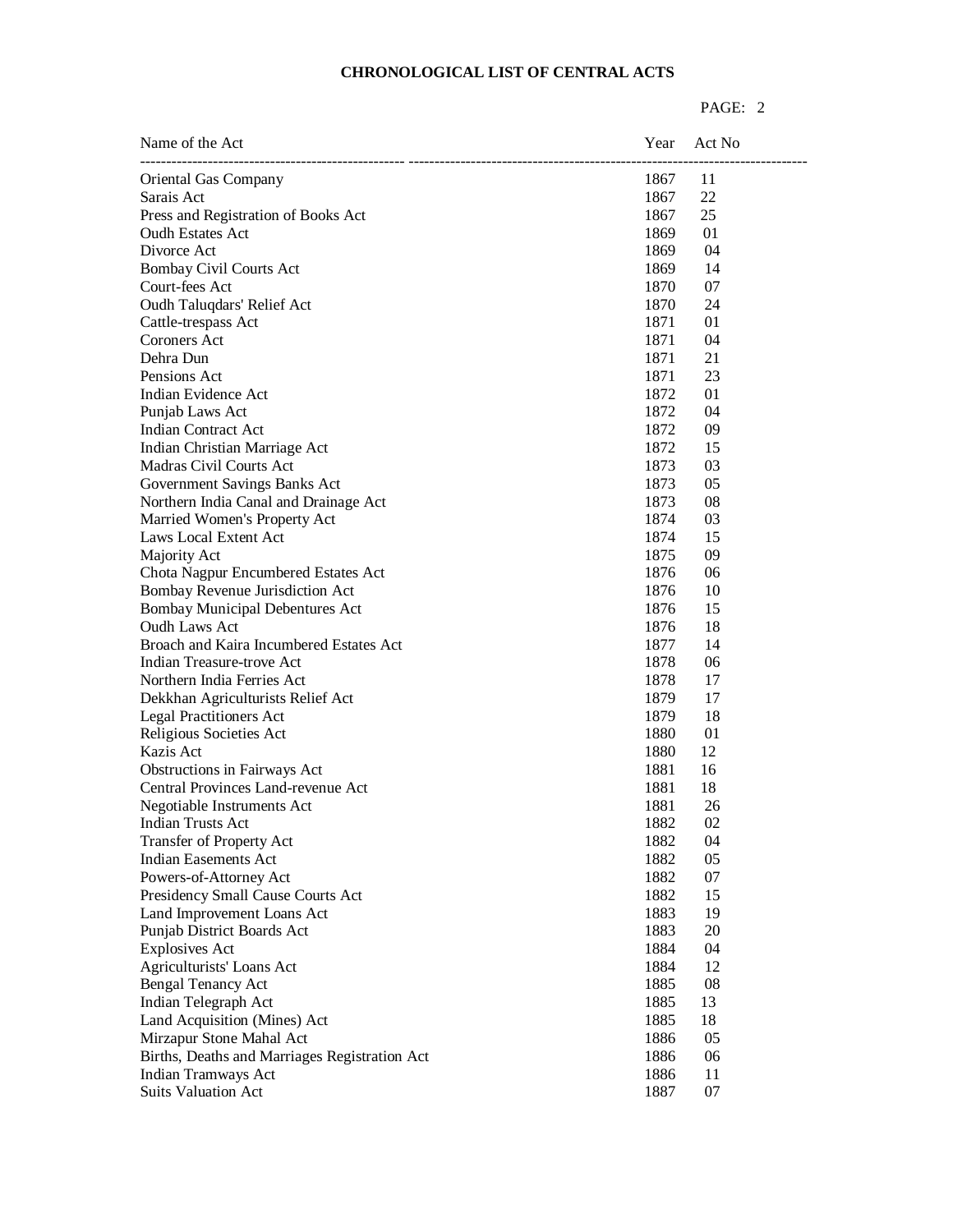| Name of the Act                                | Year | Act No |
|------------------------------------------------|------|--------|
| Provincial Small Cause Courts Act              | 1887 | 09     |
| Bengal, Agra and Assam Civil Courts Act        | 1887 | 12     |
| Punjab Tenancy Act                             | 1887 | 16     |
| Punjab Land Revenue Act                        | 1887 | 17     |
| King of Oudh's Estate Act                      | 1887 | 19     |
| Indian Reserve Forces Act                      | 1888 | 04     |
| City of Bombay Municipal (Supplementary) Act   | 1888 | 12     |
| King of Oudh's Estate Act                      | 1888 | 14     |
| Revenue Recovery Act                           | 1890 | 01     |
| <b>Charitable Endowments Act</b>               | 1890 | 06     |
| Guardians and Wards Act                        | 1890 | 08     |
| <b>United Provinces Act</b>                    | 1890 | 20     |
| Easements (Extending Act 5 of 1882)            | 1891 | 08     |
| Moorshedabad Act                               | 1891 | 15     |
| Bankers' Books Evidence Act                    | 1891 | 18     |
| Bengal Military Police Act                     | 1892 | 05     |
| Madras City Civil Court Act                    | 1892 | 07     |
| <b>Partition Act</b>                           | 1893 | 04     |
| Sir Dinshaw Maneckjee Petit Act                | 1893 | 06     |
| Prisons Act                                    | 1894 | 09     |
| Epidemic Diseases Act                          | 1897 | 03     |
| <b>General Clauses Act</b>                     | 1897 | 10     |
| Indian Post Office Act                         | 1898 | 06     |
| Live-stock Importation Act                     | 1898 | 09     |
| Central Provinces Tenancy Act                  | 1898 | 11     |
| Indian Stamp Act                               | 1899 | 02     |
| Government Buildings Act                       | 1899 | 04     |
| Central Provinces Court of Wards Act           | 1899 | 24     |
| Prisoners Act                                  | 1900 | 03     |
| Indian Tolls (Army and Air Force) Act          | 1901 | 02     |
| <b>Works of Defence Act</b>                    | 1903 | 07     |
| Victoria Memorial Act                          | 1903 | 10     |
| <b>Ancient Monuments Preservation Act</b>      | 1904 | 07     |
| Indian Railway Board Act                       | 1905 | 04     |
| Code of Civil Procedure                        | 1908 | 05     |
| <b>Explosive Substances Act</b>                | 1908 | 06     |
| Central Provinces Financial Commissioner's Act | 1908 | 13     |
| Indian Criminal Law Amendment Act              | 1908 | 14     |
| <b>Indian Ports Act</b>                        | 1908 | 15     |
| <b>Registration Act</b>                        | 1908 | 16     |
| Anand Marriage Act                             | 1909 | 07     |
| Indian Museum Act                              | 1910 | 10     |
| Co-operative Societies Act                     | 1912 | 02     |
| Delhi Laws Act                                 | 1912 | 13     |
| <b>Official Trustees Act</b>                   | 1913 | 02     |
| White Phosphorus Matches Prohibition Act       | 1913 | 05     |
| Destructive Insects and Pests Act              | 1914 | 02     |
| <b>Local Authorities Loans Act</b>             | 1914 | 09     |
| Delhi Laws Act                                 | 1915 | 07     |
| Sir Jamsetjee Jejeebhoy Baronetcy Act          | 1915 | 10     |
| Banaras Hindu University Act                   | 1915 | 16     |
| Hindu Disposition of Property Act              | 1916 | 15     |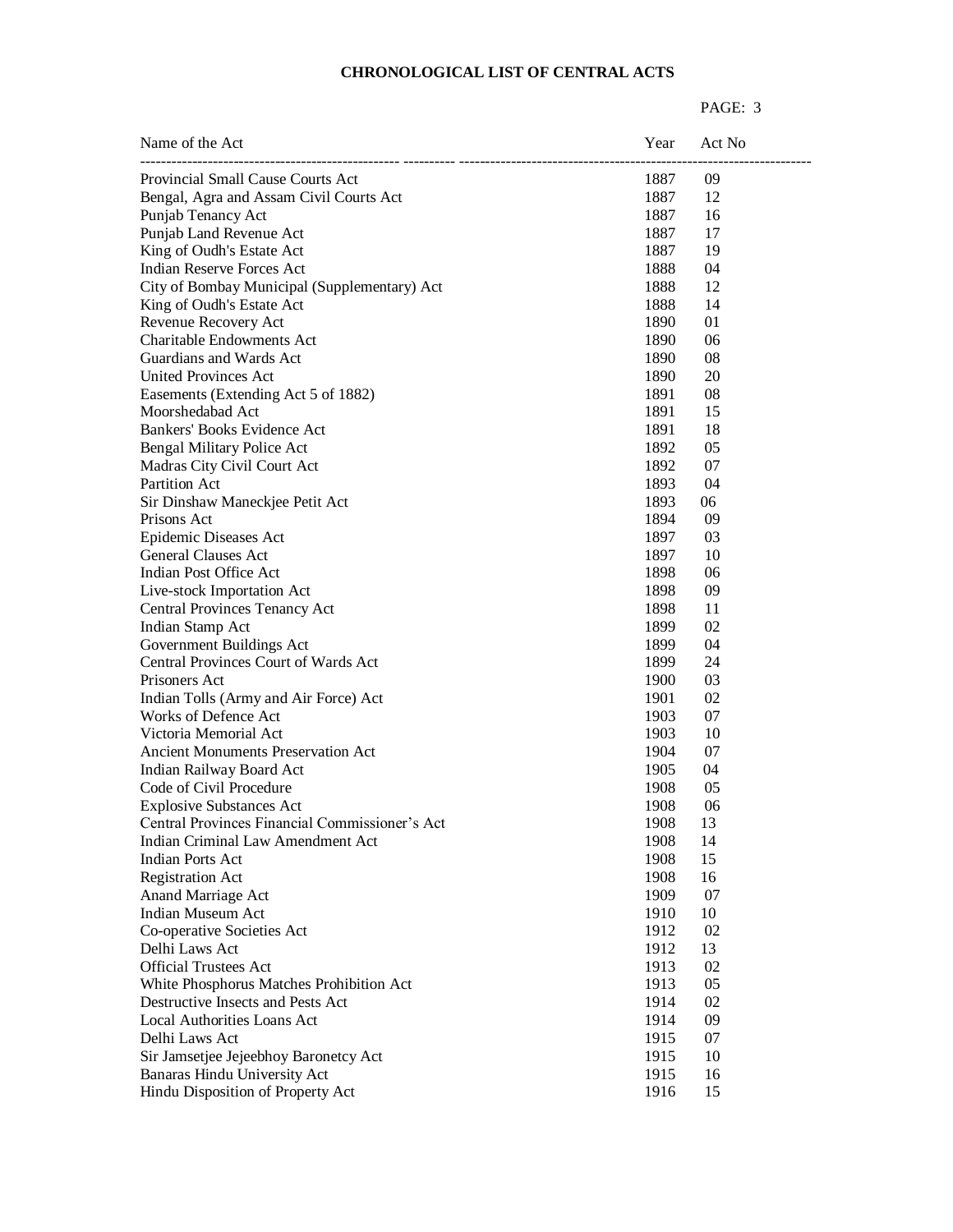| Name of the Act                                        | Year | Act No     |
|--------------------------------------------------------|------|------------|
| Destruction of Records Act                             | 1917 | 05         |
| King of Oudh's Estate Validation Act                   | 1917 | 12         |
| Post Office Cash Certificates Act                      | 1917 | 18         |
| <b>Usurious Loans Act</b>                              | 1918 | 10         |
| Poisons Act                                            | 1919 | 12         |
| Calcutta High Court (Jurisdictional Limits) Act        | 1919 | 15         |
| Charitable and Religious Trusts Act                    | 1920 | 14         |
| Indian Red Cross Society Act                           | 1920 | 15         |
| Identification of Prisoners Act                        | 1920 | 33         |
| Passport (Entry into India) Act                        | 1920 | 34         |
| Aligarh Muslim University Act                          | 1920 | 40         |
| Maintenance Orders Enforcement Act                     | 1921 | 18         |
| Delhi University Act                                   | 1922 | 08         |
| Police (Incitement to Disaffection) Act                | 1922 | 22         |
| Boilers Act                                            | 1923 | 05         |
| Cantonments (House Accommodation) Act                  | 1923 | 06         |
| <b>Indian Naval Armament Act</b>                       | 1923 | 07         |
| Employees' Compensation Act                            | 1923 | 08         |
| <b>Official Secrets Act</b>                            | 1923 | 19         |
| Mussalman Wakf Act                                     | 1923 | 42         |
| Indian Soldiers (Litigation) Act                       | 1925 | 04         |
| Provident Funds Act                                    | 1925 | 19         |
| Sikh Gurdwaras (Supplementary) Act                     | 1925 | 24         |
| Indian Carriage of Goods by Sea Act                    | 1925 | 26         |
| Madras, Bengal and Bombay Children (Supplementary) Act | 1925 | 35         |
| <b>Indian Succession Act</b>                           | 1925 | 39         |
| <b>Trade Unions Act</b>                                |      | 16         |
| Indian Bar Councils Act                                | 1926 | 38         |
|                                                        | 1926 |            |
| Indian Forest Act                                      | 1927 | 16         |
| Light House Act                                        | 1927 | 17         |
| Sale of Goods Act                                      | 1930 | 03         |
| Hindu Gains of Learning Act                            | 1930 | 30         |
| Provisional Collection of Taxes Act                    | 1931 | 16         |
| Indian Partnership Act                                 | 1932 | 09         |
| Indian Wireless Telegraphy Act                         | 1933 | 17         |
| Murshidabad Estate Administration Act                  | 1933 | 23         |
| Reserve Bank of India Act                              | 1934 | 02         |
| Sugar-cane Act                                         | 1934 | 15         |
| Aircraft Act                                           | 1934 | 22         |
| Petroleum Act                                          | 1934 | 30         |
| Parsi Marriage and Divorce Act                         | 1936 | 03         |
| Payment of Wages Act                                   | 1936 | 04         |
| Agricultural Produce (Grading and Marking) Act         | 1937 | 01         |
| Arya Marriage Validation Act                           | 1937 | 19         |
| Muslim Personal Law (Shariat) Application Act          | 1937 | 26         |
| <b>Insurance Act</b>                                   | 1938 | 04         |
| Manoeuvres, Field Firing and Artillery Practice Act    | 1938 | 05         |
| Cutchi Memons Act                                      | 1938 | 10         |
| Dissolution of Muslim Marriages Act                    | 1939 | ${\bf 08}$ |
| Registration of Foreigners Act                         | 1939 | 16         |
| Commercial Documents Evidence Act                      | 1939 | 30         |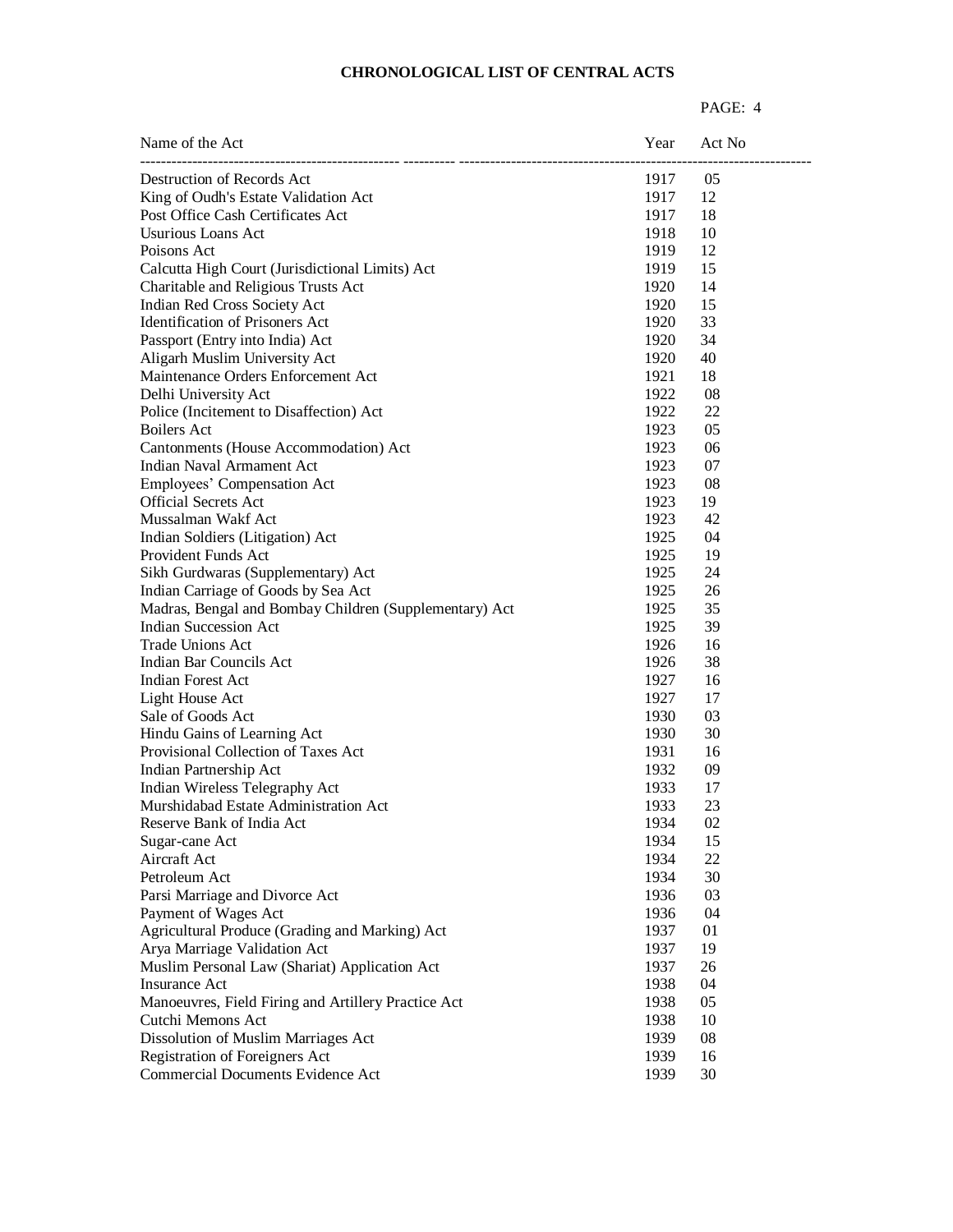| Name of the Act                                                       | Year | Act No |  |
|-----------------------------------------------------------------------|------|--------|--|
| Drugs and Cosmetics Act                                               | 1940 | 23     |  |
| Delhi Restriction of Uses of Land Act                                 | 1941 | 12     |  |
| Coffee Act                                                            | 1942 | 07     |  |
| Reciprocity Act                                                       | 1943 | 09     |  |
| <b>Central Excises Act</b>                                            | 1944 | 01     |  |
| Public Debt Act                                                       | 1944 | 18     |  |
| International Monetary Fund and Bank Act                              | 1945 | 47     |  |
| Industrial Employment (Standing Orders) Act                           | 1946 | 20     |  |
| Delhi Special Police Establishment Act                                | 1946 | 25     |  |
| Foreigners Act                                                        | 1946 | 31     |  |
| <b>Industrial Disputes Act</b>                                        | 1947 | 14     |  |
| Armed Forces (Emergency Duties) Act                                   | 1947 | 15     |  |
| Rubber Act                                                            | 1947 | 24     |  |
| United Nations (Security Council) Act                                 | 1947 | 43     |  |
| United Nations (Privileges and Immunities) Act                        | 1947 | 46     |  |
| Indian Nursing Council Act                                            | 1947 | 48     |  |
| Pharmacy Act                                                          | 1948 | 08     |  |
| Dock Workers (Regulation of Employment) Act                           | 1948 | 09     |  |
| Minimum Wages Act                                                     | 1948 | 11     |  |
| Rehabilitation Finance Administration Act                             | 1948 | 12     |  |
| Damodar Valley Corporation Act                                        | 1948 | 14     |  |
| Dentists Act                                                          | 1948 | 16     |  |
| National Cadet Corps Act                                              | 1948 | 31     |  |
| Calcutta Port (Pilotage) Act                                          | 1948 | 33     |  |
| Employees' State Insurance Act                                        | 1948 | 34     |  |
| Census Act                                                            | 1948 | 37     |  |
| Diplomatic and Consular Officers (Oaths and Fees) Act                 | 1948 | 41     |  |
| Coal Mines Provident Fund and Miscellaneous Provisions Act            | 1948 | 46     |  |
| Oil Fields (Regulation and Development) Act                           | 1948 | 53     |  |
| <b>Territorial Army Act</b>                                           | 1948 | 56     |  |
| Central Silk Board Act                                                | 1948 | 61     |  |
| Reserve Bank (Transfer of Public Ownership) Act                       | 1948 | 62     |  |
| Factories Act                                                         | 1948 | 63     |  |
| Delhi and Ajmer-Merwara Land Development Act                          | 1948 | 66     |  |
| Mangrol and Manavadar (Administration of Property) Act                | 1949 | 02     |  |
| Scheduled Securities (Hyderabad) Act                                  | 1949 | 07     |  |
| Seaward Artillery Practice Act                                        | 1949 | 08     |  |
| <b>Banking Regulation Act</b>                                         | 1949 | 10     |  |
| West Godavari District (Assimilation of Laws on Federal Subjects) Act | 1949 | 20     |  |
| <b>Chartered Accountants Act</b>                                      | 1949 | 38     |  |
| Industrial Disputes (Banking and Insurance Companies) Act             | 1949 | 54     |  |
| Police Act                                                            | 1949 | 64     |  |
| Central Reserve Police Force Act                                      | 1949 | 66     |  |
| High Courts (Seals) Act                                               | 1950 | 07     |  |
| Immigrants (Expulsion from Assam) Act                                 | 1950 | 10     |  |
| Emblems and Names (Prevention of Improper Use) Act                    | 1950 | 12     |  |
| Special Criminal Courts (Jurisdiction) Act                            | 1950 | 18     |  |
| Transfer of Prisoners Act                                             | 1950 | 29     |  |
| Union Territories (Laws) Act                                          | 1950 | 30     |  |
| Army and Air Force (Disposal of Private Property) Act                 | 1950 | 40     |  |
| Ajmer Tenancy and Land Records Act                                    | 1950 | 42     |  |
| Representation of the People Act                                      | 1950 | 43     |  |
| Air Force Act                                                         | 1950 | 45     |  |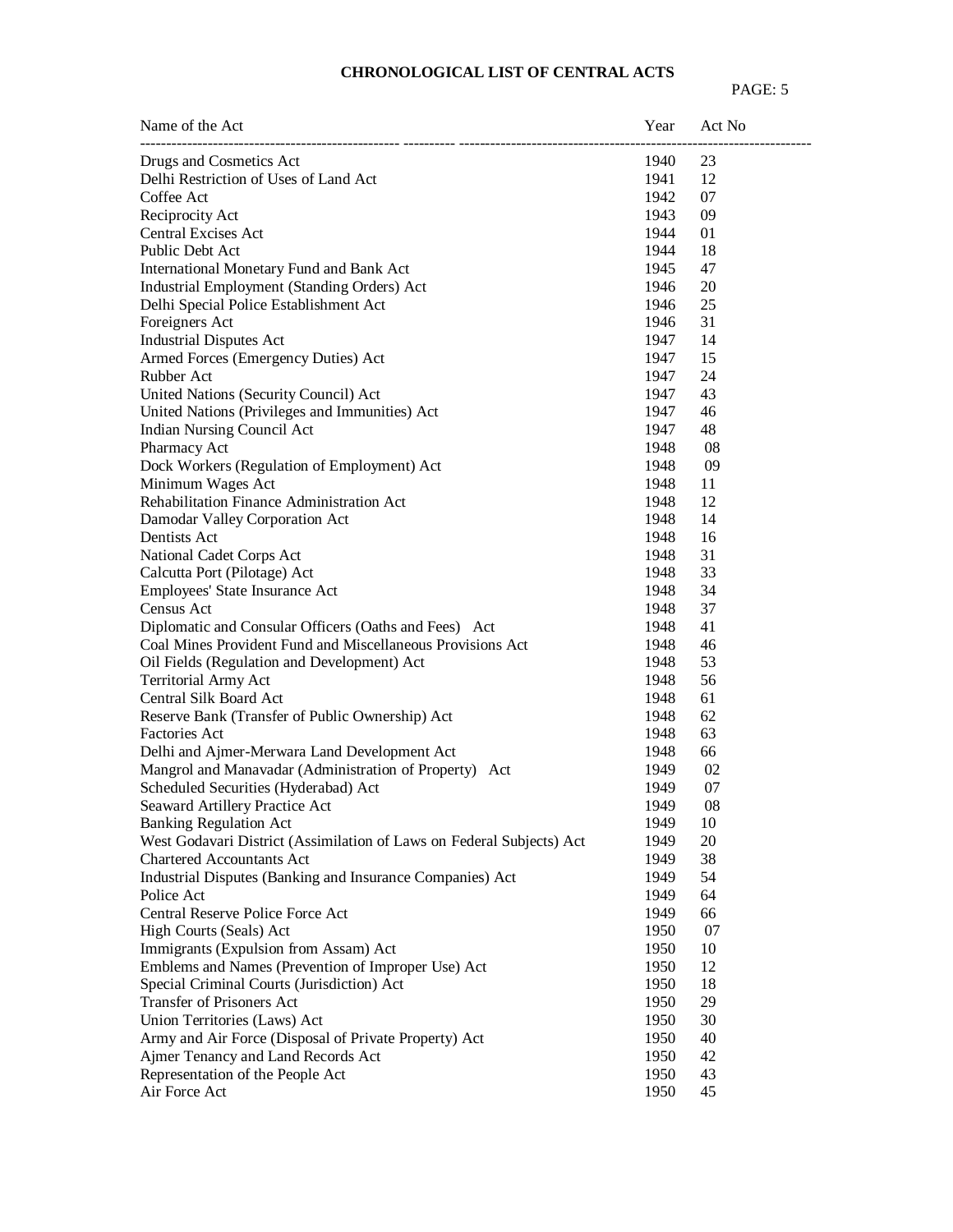| Name of the Act                                                        | Year | Act No |
|------------------------------------------------------------------------|------|--------|
| Army Act                                                               | 1950 | 46     |
| Contingency Fund of India Act                                          | 1950 | 49     |
| Road Transport Corporations Act                                        | 1950 | 64     |
| Telegraph Wires (Unlawful Possession) Act                              | 1950 | 74     |
| Khaddar (Protection of Name) Act                                       | 1950 | 78     |
| Jallianwala Bagh National Memorial Act                                 | 1951 | 25     |
| Visva-Bharati Act                                                      | 1951 | 29     |
| President's Emoluments and Pension Act                                 | 1951 | 30     |
| Finance Commission (Miscellaneous Provisions) Act                      | 1951 | 33     |
| Scheduled Areas (Assimilation of Laws) Act                             | 1951 | 37     |
| Marking of Heavy Packages Act                                          | 1951 | 39     |
| Rajghat Samadhi Act                                                    | 1951 | 41     |
| Representation of the People Act                                       | 1951 | 43     |
| Assam (Alteration of Boundaries) Act                                   | 1951 | 47     |
| Companies (Donations to National Funds) Act                            | 1951 | 54     |
| All-India Services Act                                                 | 1951 | 61     |
| <b>State Financial Corporations Act</b>                                | 1951 | 63     |
| Industries (Development and Regulation) Act                            | 1951 | 65     |
| <b>Plantations Labour Act</b>                                          | 1951 | 69     |
| Employees' Provident Funds and Miscellaneous Provisions Act            | 1952 | 19     |
| <b>Inflammable Substances Act</b>                                      | 1952 | 20     |
| Requisitioning and Acquisition of Immovable Property Act               | 1952 | 30     |
| Presidential and Vice-Presidential Elections Act                       | 1952 | 31     |
| Mines Act                                                              | 1952 | 35     |
| Cinematograph Act                                                      | 1952 | 37     |
| Delhi and Ajmer Rent Control Act                                       | 1952 | 38     |
| Notaries Act                                                           | 1952 | 53     |
| Salaries and Allowances of Ministers Act                               | 1952 | 58     |
| Commissions of Inquiry Act                                             | 1952 | 60     |
| Reserve and Auxiliary Air Forces Act                                   | 1952 | 62     |
| State Armed Police Forces (Extension of Laws) Act                      | 1952 | 63     |
| Forward Contracts (Regulation) Act                                     | 1952 | 74     |
| Scheduled Areas (Assimilation of Laws) Act                             | 1953 | 16     |
| Salaries and Allowances of Officers of Parliament Act                  | 1953 | 20     |
| Tea Act                                                                | 1953 | 29     |
| Andhra State Act                                                       | 1953 | 30     |
| Calcutta High Court (Extension of Jurisdiction) Act                    | 1953 | 41     |
| Coir Industry Act                                                      | 1953 | 45     |
| Lushai Hills District (Change of Name) Act                             | 1954 | 18     |
| Drugs and Magic Remedies (Objectionable Advertisements) Act            | 1954 | 21     |
| Delivery of Books and Newspapers (Public Libraries) Act                | 1954 | 27     |
| High Court Judges (Salaries and Conditions of Service) Act             | 1954 | 28     |
| Salary, Allowances and Pension of Members of Parliament Act            | 1954 | 30     |
| Shillong (Rifle Range and Umlong) Cantonments Assimilation of Laws Act | 1954 | 31     |
| Himachal Pradesh and Bilaspur (New State) Act                          | 1954 | 32     |
| Special Marriage Act                                                   | 1954 | 43     |
| <b>Essential Commodities Act</b>                                       | 1955 | 10     |
| Protection of Civil Rights Act                                         | 1955 | 22     |
| State Bank of India Act                                                | 1955 | 23     |
| Hindu Marriage Act                                                     | 1955 | 25     |
| Prisoners (Attendance in Courts) Act                                   | 1955 | 32     |
| Durgah Khawaja Saheb Act                                               | 1955 | 36     |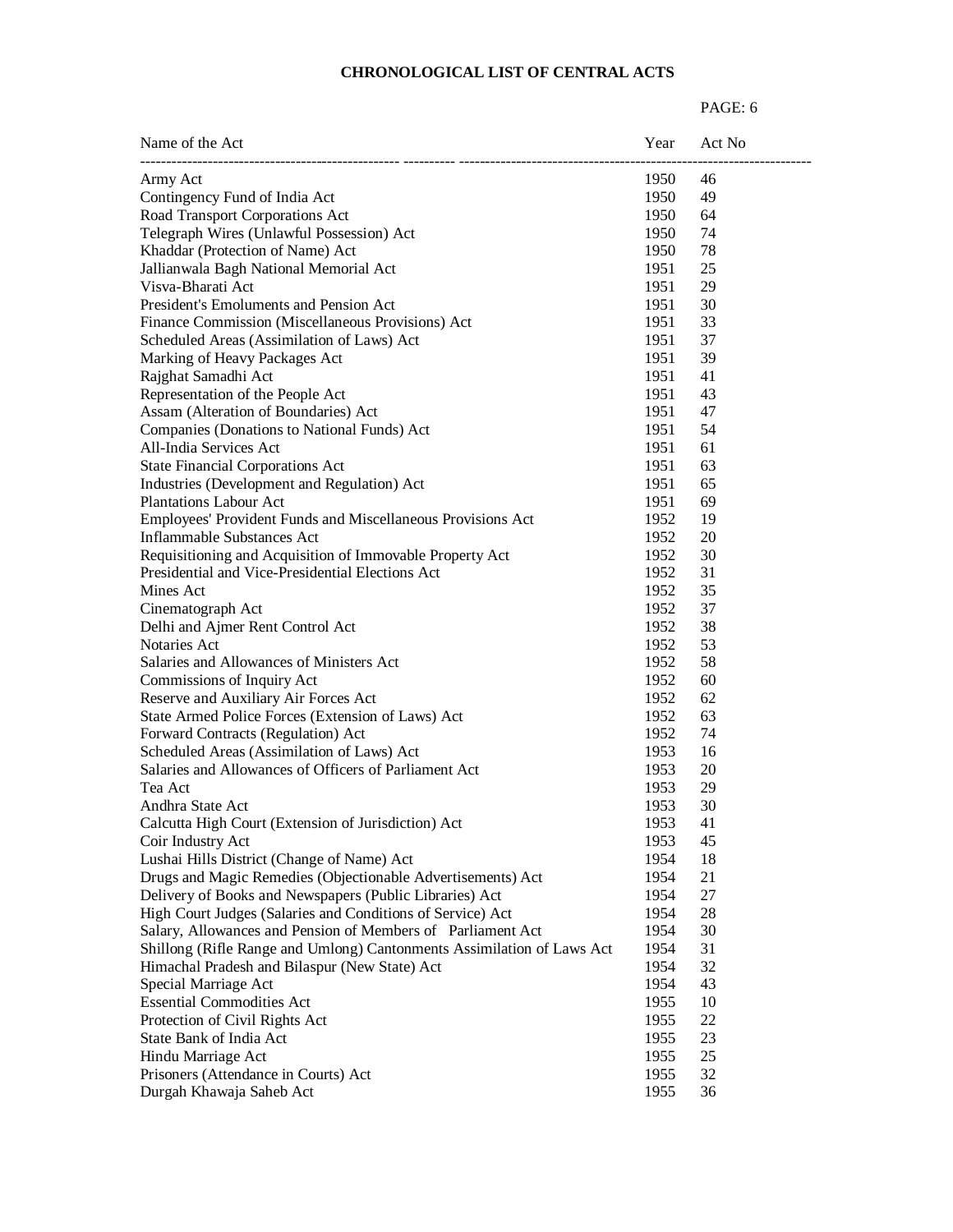# PAGE: 7

| Name of the Act                                                           | Year | Act No |
|---------------------------------------------------------------------------|------|--------|
| Prize Competitions Act                                                    | 1955 | 42     |
| Working Journalists and other Newspaper Employees (Conditions of Service) |      |        |
| and Miscellaneous Provisions Act                                          | 1955 | 45     |
| Manipur (Courts) Act                                                      | 1955 | 56     |
| Citizenship Act                                                           | 1955 | 57     |
| University Grants Commission Act                                          | 1956 | 03     |
| All-India Institute of Medical Sciences Act                               | 1956 | 25     |
| <b>Hindu Succession Act</b>                                               | 1956 | 30     |
| Life Insurance Corporation Act                                            | 1956 | 31     |
| Hindu Minority and Guardianship Act                                       | 1956 | 32     |
| Inter-State River Water Disputes Act                                      | 1956 | 33     |
| <b>States Reorganisation Act</b>                                          | 1956 | 37     |
| Bihar and West Bengal (Transfer of Territories) Act                       | 1956 | 40     |
| Securities Contracts (Regulation) Act                                     | 1956 | 42     |
| National Highways Act                                                     | 1956 | 48     |
| <b>River Boards Act</b>                                                   | 1956 | 49     |
| Lok Sahayak Sena Act                                                      | 1956 | 53     |
| Supreme Court (Number of Judges) Act                                      | 1956 | 55     |
| Khadi and Village Industries Commission Act                               | 1956 | 61     |
| Jammu and Kashmir (Extension of Laws) Act                                 | 1956 | 62     |
| <b>Central Sales Tax Act</b>                                              | 1956 | 74     |
| Hindu Adoptions and Maintenance Act                                       | 1956 | 78     |
| Manipur (Village Authorities in Hill Areas) Act                           | 1956 | 80     |
| Faridabad Development Corporation Act                                     | 1956 | 90     |
| Slum Areas (Improvement and Clearance) Act                                | 1956 | 96     |
| Immoral Traffic (Prevention) Act                                          | 1956 | 104    |
| Women's and Children's Institutions (Licensing) Act                       | 1956 | 105    |
| Copyright Act                                                             | 1957 | 14     |
| Coal Bearing Areas (Acquisition and Development) Act                      | 1957 | 20     |
| Railway Protection Force Act                                              | 1957 | 23     |
| Wealth-tax Act                                                            | 1957 | 27     |
| Inter-State Corporation Act                                               | 1957 | 38     |
| Naga Hills-Tuensang Area Act                                              | 1957 | 42     |
| Public Employment (Requirement as to Residence) Act                       | 1957 | 44     |
| Cantonments (Extension of Rent Control Laws) Act                          | 1957 | 46     |
| Delhi Development Act                                                     | 1957 | 61     |
| Navy Act                                                                  | 1957 | 62     |
| Delhi Municipal Corporation Act                                           | 1957 | 66     |
| Mines and Minerals (Development and Regulation) Act                       | 1957 | 67     |
| Probation of Offenders Act                                                | 1958 | 20     |
| Ancient Monuments and Archaeological Sites and Remains Act                | 1958 | 24     |
| Armed Forces (Special Powers) Act                                         | 1958 | 28     |
| Working Journalists (Fixation of Rates of Wages) Act                      | 1958 | 29     |
| <b>Sugar Export Promotion Act</b>                                         | 1958 | $30*$  |
| Supreme Court Judges (Salaries and Conditions of Service) Act             | 1958 | 41     |
| International Finance Corporation (Status, Immunities and Privileges) Act | 1958 | 42     |
| Merchant Shipping Act                                                     | 1958 | 44     |
| Orissa Weights and Measures (Delhi Repeal) Act                            | 1958 | 57     |
| Delhi Rent Control Act                                                    | 1958 | 59     |
| Parliament (Prevention of Disqualification) Act                           | 1959 | 10     |
| Cost and Works Accountants Act                                            | 1959 | 23     |
| Employment Exchanges (Compulsory Notification of Vacancies) Act           | 1959 | 31     |
|                                                                           |      |        |

**\***Repealed by Ordinance w.e.f 15th January, 1997.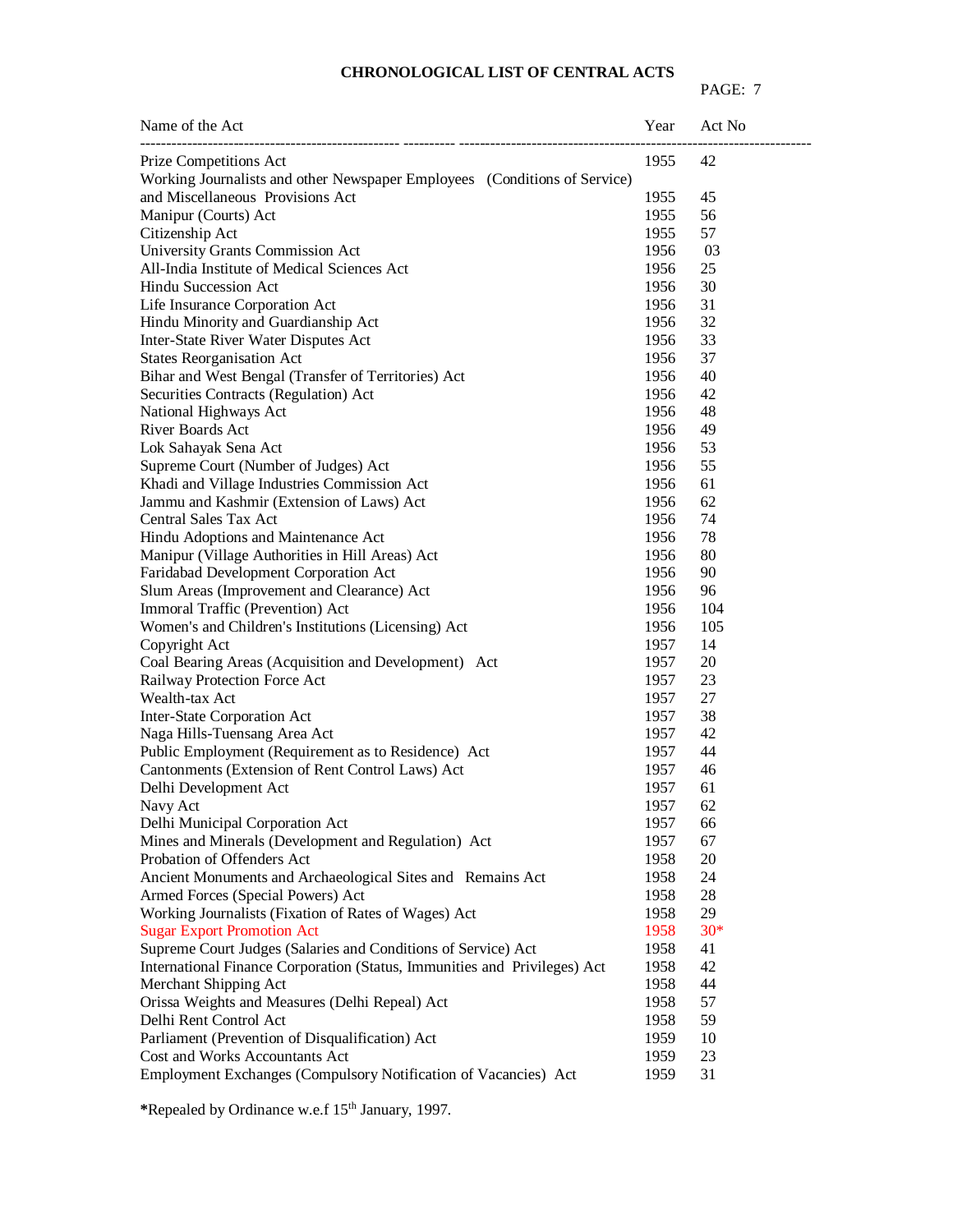| Name of the Act                                                               | Year | Act No |
|-------------------------------------------------------------------------------|------|--------|
| Travancore-Cochin Vehicles Taxation (Amendment and Validation) Act            | 1959 | 42     |
| Rajasthan and Madhya Pradesh (Transfer of Territories) Act                    | 1959 | 47     |
| Arms Act                                                                      | 1959 | 54     |
| Andhra Pradesh and Madras (Alteration of Boundaries) Act                      | 1959 | 56     |
| Indian Statistical Institute Act                                              | 1959 | 57     |
| <b>Geneva Conventions Act</b>                                                 | 1960 | 06     |
| Orphanages and Other Charitable Homes (Supervision and Control) Act           | 1960 | 10     |
| <b>Bombay Reorganisation Act</b>                                              | 1960 | 11     |
| Delhi Land Holdings (Ceiling) Act                                             | 1960 | 24     |
| International Development Association (Status, Immunities and Privileges) Act | 1960 | 32     |
| Manipur Land Revenue and Land Reforms Act                                     | 1960 | 33     |
| Delhi Primary Education Act                                                   | 1960 | 39     |
| Tripura Land Revenue and Land Reforms Act                                     | 1960 | 43     |
| Prevention of Cruelty to Animal Act                                           | 1960 | 59     |
| Preference Shares (Regulation of Dividend) Act                                | 1960 | 63     |
| Acquired Territories (Merger) Act                                             | 1960 | 64     |
| <b>Advocates Act</b>                                                          | 1961 | 25     |
| Salar Jung Museum Act                                                         | 1961 | 26     |
| Motor Transport Workers Act                                                   | 1961 | 27     |
| Dowry Prohibition Act                                                         | 1961 | 28     |
| Delhi (Urban Areas) Tenants' Relief Act                                       | 1961 | 30     |
| Union Territories (Stamp and Court-fees Laws) Act                             | 1961 | 33     |
| Dadra and Nagar Haveli Act                                                    | 1961 | 35     |
| Income-tax Act                                                                | 1961 | 43     |
| Voluntary Surrender of Salaries (Exemption from Taxation) Act                 | 1961 | 46     |
| Deposit Insurance and Credit Guarantee Corporation Act                        | 1961 | 47     |
| Apprentices Act                                                               | 1961 | 52     |
| Maternity Benefit Act                                                         | 1961 | 53     |
| Institutes of Technology Act                                                  | 1961 | 59     |
| Goa, Daman and Diu (Administration) Act                                       | 1962 | 01     |
| Hindi Sahitya Sammelan Act                                                    | 1962 | 13     |
| National Co-operative Development Corporation Act                             | 1962 | 26     |
| State of Nagaland Act                                                         | 1962 | 27     |
| Atomic Energy Act                                                             | 1962 | 33     |
| <b>Extradition Act</b>                                                        | 1962 | 34     |
| Foreigners Law (Application and Amendment) Act                                | 1962 | 42     |
| Pondicherry (Administration) Act                                              | 1962 | 49     |
| Petroleum and Minerals Pipelines (Acquisition of Right of User in Land) Act   | 1962 | 50     |
| <b>Customs Act</b>                                                            | 1962 | 52     |
| Manipur (Sales of Motor Spirit and Lubricants) Taxation Act                   | 1962 | 55     |
| State Associated Banks (Miscellaneous Provisions) Act                         | 1962 | 56     |
| Delhi Motor Vehicles Taxation Act                                             | 1962 | 57     |
| <b>Warehousing Corporations Act</b>                                           | 1962 | 58     |
| Marine Insurance Act                                                          | 1963 | 11     |
| <b>Official Languages Act</b>                                                 | 1963 | 19     |
| Government of Union Territories Act                                           | 1963 | 20     |
| Export (Quality Control and Inspection) Act                                   | 1963 | 22     |
| <b>Limitation Act</b>                                                         | 1963 | 36     |
| Textiles Committee Act                                                        | 1963 | 41     |
| Administrators-General Act                                                    | 1963 | 45     |
| Specific Relief Act                                                           | 1963 | 47     |
| Central Boards of Revenue Act                                                 | 1963 | 54     |
| Companies (Profits) Surtax Act                                                | 1964 | 07     |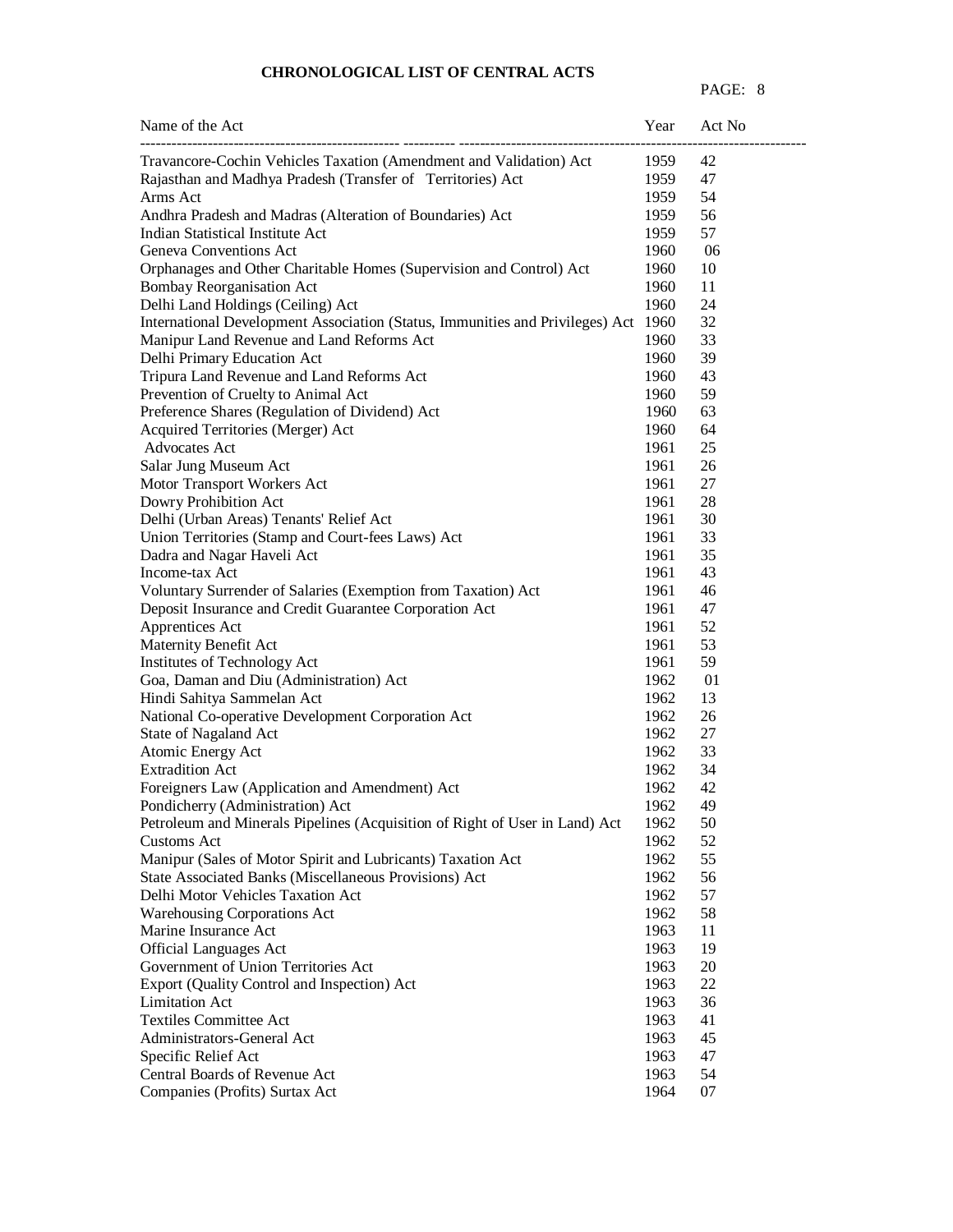| Name of the Act                                                            | Year | Act No |
|----------------------------------------------------------------------------|------|--------|
| Taxation Laws (Continuation and Validation of Recovery Proceedings) Act    | 1964 | 11     |
| Dakshina Bharat Hindi Prachar Sabha Act                                    | 1964 | 14     |
| Legal Tender (Inscribed Notes) Act                                         | 1964 | 28     |
| Food Corporations Act                                                      | 1964 | 37     |
| Warehousing Corporations (Supplementary) Act                               | 1965 | 20     |
| Payment of Bonus Act                                                       | 1965 | 21     |
| Goa, Daman and Diu (Extension of the Code of Civil Procedure and the       |      |        |
| Arbitration Act) Act                                                       | 1965 | 30     |
| Railways Employment of Members of the Armed Forces Act                     | 1965 | 40     |
| Taxation Laws (Amendment and Miscellaneous Provisions) Act                 | 1965 | 41     |
| Cardamom Act                                                               | 1965 | 42     |
| Union Territories (Direct Election to the House of the People) Act         | 1965 | 49     |
| Seamen's Provident Fund Act                                                | 1966 | 04     |
| Asian Development Bank Act                                                 | 1966 | 18     |
| Delhi High Court Act                                                       | 1966 | 26     |
| Railway Property (Unlawful Possession) Act                                 | 1966 | 29     |
| Punjab Reorganisation Act                                                  | 1966 | 31     |
| Beedi and Cigar Workers (Conditions of Employment) Act                     | 1966 | 32     |
| Police Forces (Restriction of Rights) Act                                  | 1966 | 33     |
| Post-Graduate Institute of Medical Education and Research, Chandigarh, Act | 1966 | 51     |
| Jawaharlal Nehru University Act                                            | 1966 | 53     |
| Seeds Act                                                                  | 1966 | 54     |
| Land Acquisition (Amendment and Validation) Act                            | 1967 | 13     |
| Passports Act                                                              | 1967 | 15     |
| Court-fees (Delhi Amendment) Act                                           | 1967 | 28     |
| Unlawful Activities (Prevention) Act                                       | 1967 | 37     |
| Jammu and Kashmir Representation of the People (Supplementary) Act         | 1968 | 03     |
| Bihar and Uttar Pradesh (Alteration of Boundaries) Act                     | 1968 | 24     |
| Central Laws (Extension to Jammu and Kashmir) Act                          | 1968 | 25     |
| Pondicherry (Extension of Laws) Act                                        | 1968 | 26     |
| Civil Defence Act                                                          | 1968 | 27     |
| <b>Enemy Property Act</b>                                                  | 1968 | 34     |
| Andhra Pradesh and Mysore (Transfer of Territory) Act                      | 1968 | 36     |
| <b>Insecticides Act</b>                                                    | 1968 | 46     |
| Border Security Force Act                                                  | 1968 | 47     |
| Central Industrial Security Force Act                                      | 1968 | 50     |
| Judges (Inquiry) Act                                                       | 1968 | 51     |
| Legislative Assembly of Nagaland (Change in Representation) Act            | 1968 | 61     |
| President (Discharge of Functions) Act                                     | 1969 | 16     |
| Registration of Births and Deaths Act                                      | 1969 | 18     |
| Union Territories (Separation of Judicial and Executive Functions) Act     | 1969 | 19     |
| Foreign Marriage Act                                                       | 1969 | 33     |
| Bihar Land Reforms Laws (Regulating Mines and Minerals) Validation Act     | 1969 | 42     |
| Khuda Bakhsh Oriental Public Library Act                                   | 1969 | 43     |
| Oaths Act                                                                  | 1969 | 44     |
| Assam Reorganisation (Meghalaya) Act                                       | 1969 | 55     |
|                                                                            |      |        |
| Banking Companies (Acquisition and Transfer of Undertakings) Act           | 1970 | 05     |
| Haryana and Punjab Agricultural Universities Act                           | 1970 | 16     |
| Supreme Court (Enlargement of Criminal Appellate Jurisdiction) Act         | 1970 | 28     |
| Contract Labour (Regulation and Abolition) Act                             | 1970 | 37     |
| Patents Act                                                                | 1970 | 39     |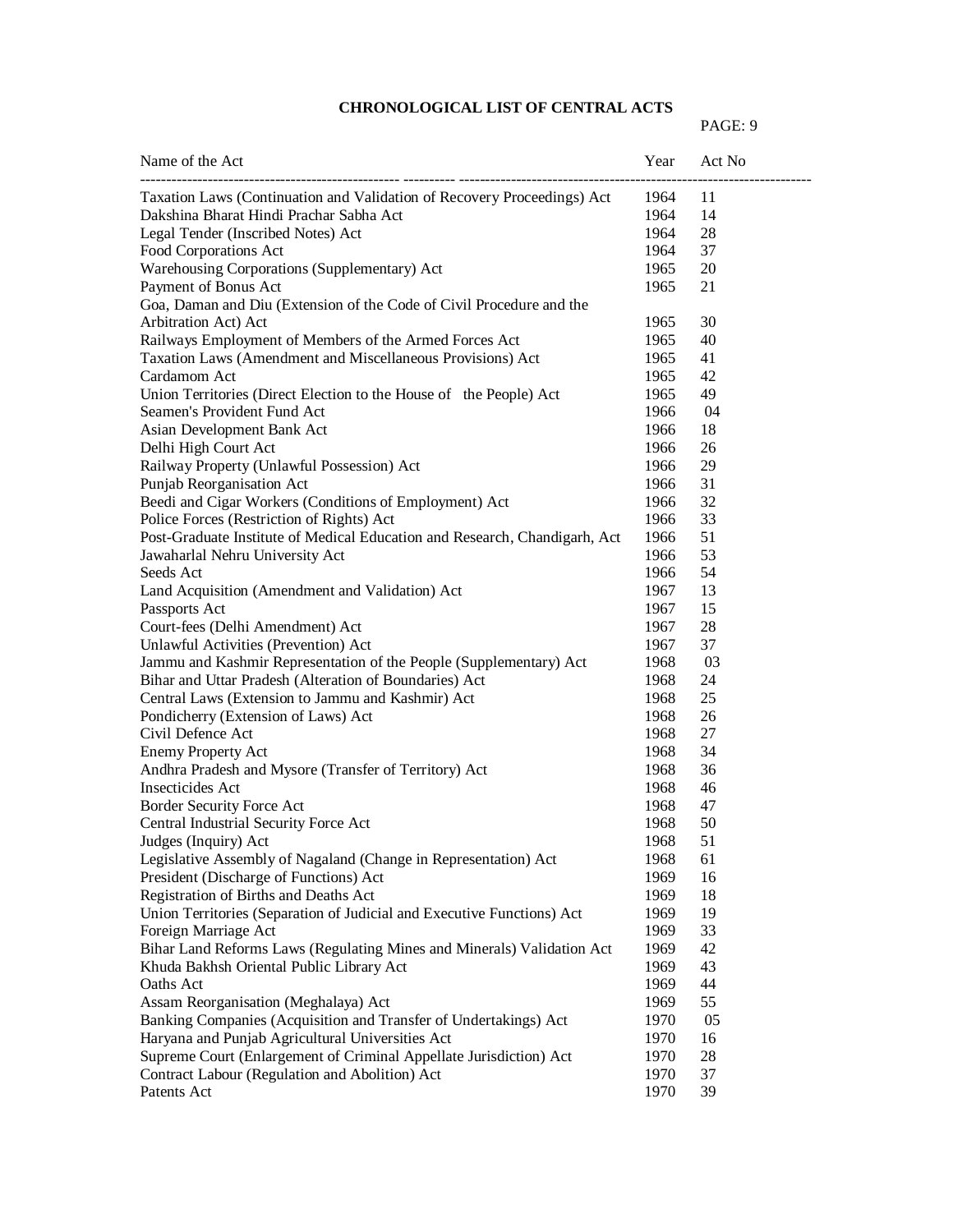| Name of the Act                                                                  | Year | Act No |
|----------------------------------------------------------------------------------|------|--------|
| State of Himachal Pradesh Act                                                    | 1970 | 53     |
| Medical Termination of Pregnancy Act                                             | 1971 | 34     |
| Public Premises (Eviction of Unauthorised Occupants) Act                         | 1971 | 40     |
| Comptroller and Auditor General's (Duties, Powers and Conditions of              |      |        |
| Service) Act                                                                     | 1971 | 56     |
| Naval and Aircraft Prize Act                                                     | 1971 | 59     |
| Prevention of Insults to National Honour Act                                     | 1971 | 69     |
| Contempt of Courts Act                                                           | 1971 | 70     |
| Manipur (Hill Areas District Council) Act                                        | 1971 | 76     |
| North-Eastern Area (Reorganisation) Act                                          | 1971 | 81     |
| Delhi Sikh Gurdwaras Act                                                         | 1971 | 82     |
| North-Eastern Council Act                                                        | 1971 | 84     |
| Marine Products Export Development Authority Act                                 | 1972 | 13     |
| Departmental Inquiries (Enforcement of Attendance of                             |      |        |
| Witnesses and Production of Documents) Act                                       | 1972 | 18     |
| Architects Act                                                                   | 1972 | 20     |
| Taxation Laws (Extension to Jammu and Kashmir) Act                               | 1972 | 25     |
| National Service Act                                                             | 1972 | 28     |
| Delhi Lands (Restriction on Transfer) Act                                        | 1972 | 30     |
| Payment of Gratuity Act                                                          | 1972 | 39     |
| Diplomatic Relations (Vienna Convention) Act                                     | 1972 | 43     |
| Antiquities and Art Treasures Act                                                | 1972 | 52     |
| Wild Life (Protection) Act                                                       | 1972 | 53     |
| General Insurance Business (Nationalisation) Act                                 | 1972 | 57     |
| Former Secretary of State Service Officers (Conditions of Service) Act           | 1972 | 59     |
| Carriage by Air Act                                                              | 1972 | 69     |
| Richardson and Cruddas Limited (Acquisition and Transfer                         |      |        |
| of Undertakings) Act                                                             | 1972 | 78     |
| Diplomatic and Consular Officers (Oaths and Fees)                                |      |        |
| (Extension to Jammu and Kashmir) Act                                             | 1973 | 02     |
| Capital of Punjab Development and Regulation (Chandigarh Amendment) Act          | 1973 | 17     |
| Delhi School Education Act                                                       | 1973 | 18     |
| North-Eastern Hill University Act                                                | 1973 | 24     |
| Authoritative Texts (Central Laws) Act                                           | 1973 | 50     |
| Delhi Urban Art Commission Act, 1973                                             | 1974 | 01     |
| Code of Criminal Procedure, 1973                                                 | 1974 | 02     |
| Water (Prevention and Control of Pollution) Act                                  | 1974 | 06     |
| Economic Offences (Inapplicability of Limitation) Act                            | 1974 | 12     |
| Coal Mines (Conservation and Development) Act                                    | 1974 | 28     |
| University of Hyderabad Act                                                      | 1974 | 39     |
| Interest-tax Act                                                                 | 1974 | 45     |
| Oil Industry (Development) Act                                                   | 1974 | 47     |
| Conservation of Foreign Exchange and Prevention of Smuggling Activities Act 1974 |      | 52     |
| East-Punjab Urban Rent Restriction (Extension to Chandigarh) Act                 | 1974 | 54     |
| Sick Textile Undertakings (Nationalisation) Act                                  | 1974 | 57     |
| Tobacco Board Act                                                                | 1975 | 04     |
| Tokyo Convention Act                                                             | 1975 | 20     |
| Rampur Raza Library Act                                                          | 1975 | 22     |
| Delhi Sales Tax Act                                                              | 1975 | 43     |
| <b>Customs Tariff Act</b>                                                        | 1975 | 51     |
| Election Laws (Extension to Sikkim) Act                                          | 1976 | 10     |
| Sales Promotion Employees (Conditions of Service) Act                            | 1976 | 11     |
| Smugglers and Foreign Exchange Manipulators (Forfeiture of Property) Act         | 1976 | 13     |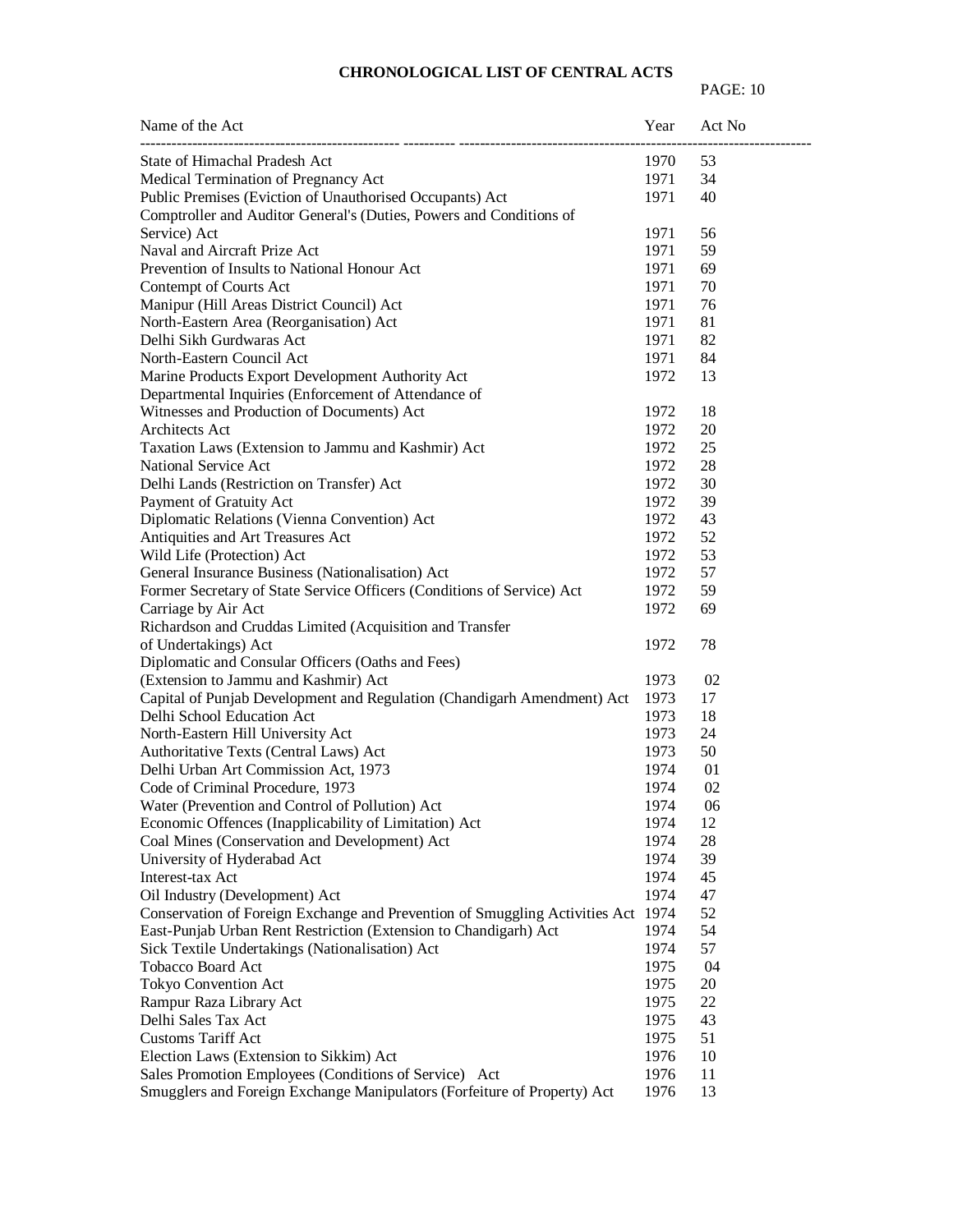| Name of the Act                                                                  | Year | Act No |
|----------------------------------------------------------------------------------|------|--------|
| Bonded Labour System (Abolition) Act                                             | 1976 | 19     |
| Regional Rural Banks Act                                                         | 1976 | 21     |
| <b>Equal Remuneration Act</b>                                                    | 1976 | 25     |
| Levy Sugar Price Equalisation Fund Act                                           | 1976 | 31     |
| High Court at Patna (Establishment of a Permanent Bench at Ranchi) Act           | 1976 | 57     |
| Departmentalisation of Union Accounts (Transfer of Personnel) Act                | 1976 | 59     |
| Betwa River Board Act                                                            | 1976 | 63     |
| Life Insurance Corporation (Modification of Settlement) Act                      | 1976 | 72     |
| Disturbed Areas (Special Courts) Act                                             | 1976 | 77     |
| Territorial Waters, Continental Shelf, Exclusive Economic Zone and Other         |      |        |
| Maritime Zones Act                                                               | 1976 | 80     |
| Metal Corporation (Nationalisation and Miscellaneous Provisions) Act             | 1976 | 100    |
| Parliamentary Proceedings (Protection of Publication) Act                        | 1977 | 15     |
| Salary and Allowances of Leaders of Opposition in Parliament Act                 | 1977 | 33     |
| Lady Hardinge Medical College and Hospital (Acquisition and Miscellaneous        |      |        |
| Provisions) Act                                                                  | 1977 | 34     |
| High Denomination Bank Notes (Demonetisation) Act                                | 1978 | 11     |
| Interest Act                                                                     | 1978 | 14     |
| Public Sector Iron and Steel Companies (Restructuring) and Miscellaneous         |      |        |
| Provisions Act                                                                   | 1978 | 16     |
| Coast Guard Act                                                                  | 1978 | 30     |
| Metro Railways (Construction of Works) Act                                       | 1978 | 33     |
| Delhi Police Act                                                                 | 1978 | 34     |
| Press Council Act                                                                | 1978 | 37     |
| Britannia Engineering Company Limited (Mokameh Unit) and                         |      |        |
| the Arthur Butler and Company (Muzaffarpore) Limited (Acquisition                |      |        |
| and Transfer of Undertakings) Act                                                | 1978 | 41     |
| Prize Chits and Money Circulation Scheme (Banning) Act                           | 1978 | 43     |
| Coconut Development Board Act                                                    | 1979 | 05     |
| Union Duties of Excise (Distribution) Act                                        | 1979 | 24     |
| Inter-State Migrant Workmen Regulation of Employment                             |      |        |
| and Condition of Service) Act                                                    | 1979 | 30     |
| Haryana and Uttar Pradesh (Alteration of Boundaries) Act                         | 1979 | 31     |
| Prevention of Blackmarketing and Maintenance of Supplies of Essential            |      |        |
| <b>Commodities Act</b>                                                           | 1980 | 07     |
| Banking Companies (Acquisition and Transfer of Undertakings) Act                 | 1980 | 40     |
| Essential Services Maintenance (Assam) Act                                       | 1980 | 41     |
| National Company (Acquisition and Transfer of Undertakings) Act                  | 1980 | 42     |
| Brahmaputra Board Act                                                            | 1980 | 46     |
| Sree Chitra Tirunal Institute for Medical Sciences and                           |      |        |
| Technology, Trivandrum Act                                                       | 1980 | 52     |
| Hotel-Receipts Tax Act                                                           | 1980 | 54     |
| Company Secretaries Act                                                          | 1980 | 56     |
| Jute Companies (Nationalisation) Act                                             | 1980 | 62     |
| National Security Act                                                            | 1980 | 65     |
| Bird and Company Limited (Acquisition and Transfer of Undertakings and           |      |        |
| Other Properties) Act                                                            | 1980 | 67     |
| Forest (Conservation) Act                                                        | 1980 | 69     |
| Hind Cycles Limited and Sen-Raleigh Limited (Nationalisation) Act                | 1980 | 70     |
| Air (Prevention and Control of Pollution) Act                                    | 1981 | 14     |
| High Court and Bombay (Extension of Jurisdiction to Goa, Daman and Diu) Act 1981 |      | 26     |
| Export-Import Bank of India Act                                                  | 1981 | 28     |
| British India Corporation Limited (Acquisition of Shares) Act                    | 1981 | 29     |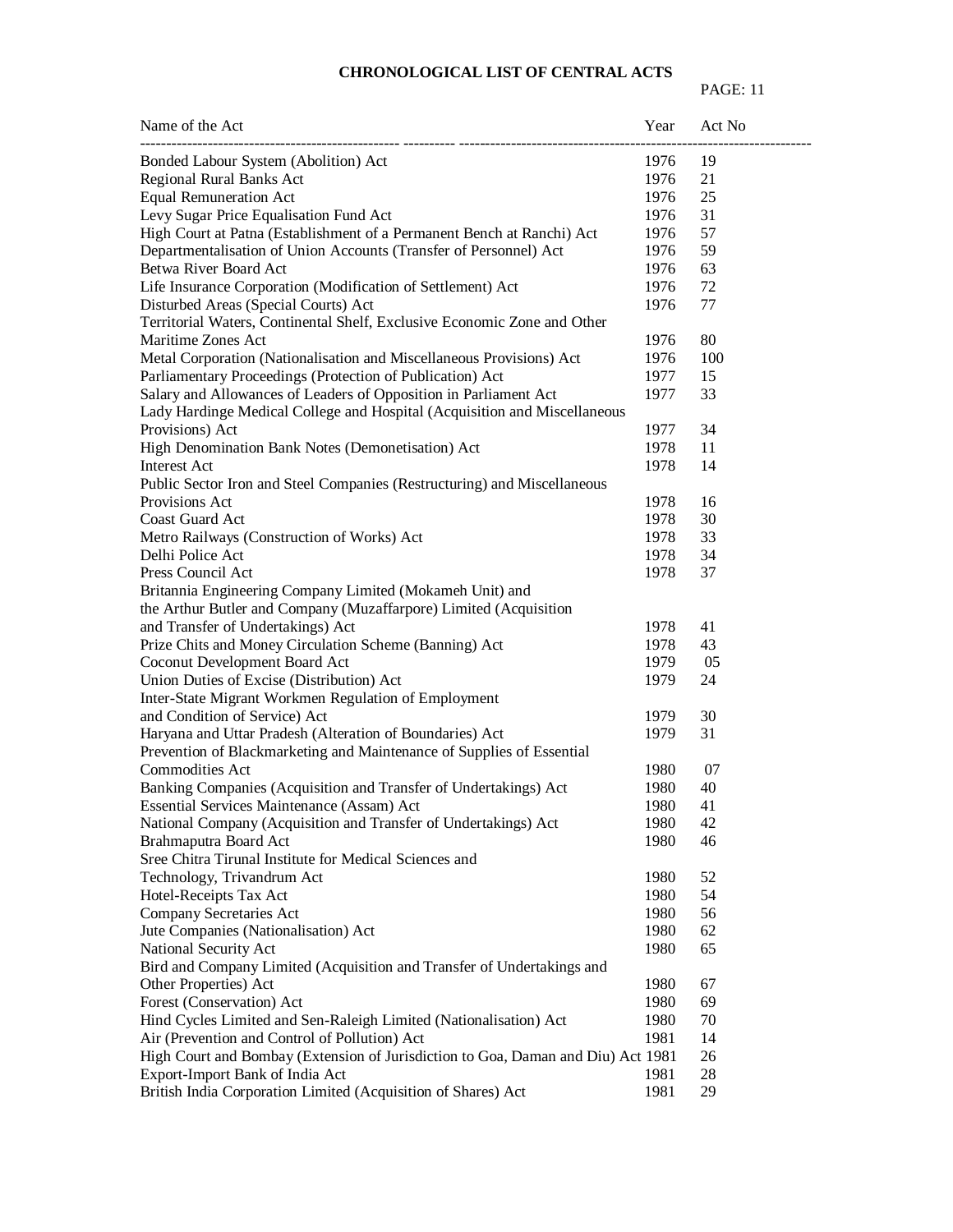| Cine-Workers Welfare Fund Act<br>1981<br>33<br>Maritime Zones of India (Regulation of Fishing by Foreign Vessels) Act<br>1981<br>42<br>Anti-Apartheid (United Nations Convention) Act<br>1981<br>48<br>Cine-Workers and Cinema Theatre Workers (Regulation of Employment) Act<br>1981<br>50<br>National Bank for Agriculture and Rural Development Act<br>1981<br>61<br>1982<br>01<br>African Development Fund Act<br>Sugar Development Fund Act<br>04<br>1982<br>Chaparmukh Silghat Railway Line and the Katakhal<br>Lalabazar Railway Line (Nationalisation) Act<br>1982<br>36<br>Chit Funds Act<br>1982<br>40<br>1982<br>43<br>Governors (Emoluments, Allowances and Privileges) Act<br>State Bank of Sikkim (Acquisition of Shares) and Miscellaneous Provisions Act 1982<br>62<br>Suppression of Unlawful Acts Against Safety of Civil Aviation Act<br>1982<br>66<br>Andhra Scientific Company Limited (Acquisition and Transfer<br>of Undertakings) Act<br>1982<br>71<br>African Development Bank Act<br>1983<br>13<br>Jute Manufacturers Development Council Act<br>1983<br>27<br>1983<br>31<br><b>Emigration Act</b><br>32<br>Punjab Disturbed Areas Act<br>1983<br>Chandigarh Disturbed Areas Act<br>1983<br>33<br>Armed Forces (Punjab and Chandigarh) Special Powers Act<br>34<br>1983<br>39*<br><b>Illegal Migrants (Determination by Tribunals) Act</b><br>1983<br>Public Financial Institutions (Obligation as to Fidelity and Secrecy) Act<br>48<br>1983<br>Prevention of Damage to Public Property Act<br>1984<br>03<br>Asiatic Society Act<br>1984<br>05<br>Inchek Tyres Limited and National Rubber<br>Manufacturers Limited (Nationalisation) Act<br>1984<br>17<br>Punjab State Legislature (Delegation of Powers) Act<br>1984<br>36<br>Indian Veterinary Council Act<br>1984<br>52<br>Hooghly Docking and Engineering Company Limited (Acquisition and Transfer<br>of Undertakings) Act<br>1984<br>55<br>Terrorist Affected Areas (Special Courts) Act<br>61<br>1984<br><b>Family Courts Act</b><br>1984<br>66<br>National Capital Region Planning Board Act<br>1985<br>02<br>Calcutta Metro Railway (Operation<br>and Maintenance) Temporary Provisions Act<br>1985<br>10<br><b>Administrative Tribunals Act</b><br>1985<br>13<br>Bhopal Gas Leak Disaster (Processing of Claims) Act<br>1985<br>21<br>Handlooms (Reservation of Articles for Production) Act<br>1985<br>22<br>Indira Gandhi National Open University Act<br>1985<br>50<br>Pondicherry University Act<br>1985<br>53<br>Intelligence Organisations (Restriction on Rights) Act<br>1985<br>58<br>1985<br>59<br>Judges (Protection) Act<br>1985<br>$61**$<br>Narcotic Drugs and Psychotropic Substances Act<br>1985<br>Inland Waterways Authority of India Act<br>82<br>Agricultural and Processed Food Products Export Development Authority Act<br>1986<br>02<br>1986<br>Spices Board Act<br>10 | Name of the Act | Year | Act No |
|-------------------------------------------------------------------------------------------------------------------------------------------------------------------------------------------------------------------------------------------------------------------------------------------------------------------------------------------------------------------------------------------------------------------------------------------------------------------------------------------------------------------------------------------------------------------------------------------------------------------------------------------------------------------------------------------------------------------------------------------------------------------------------------------------------------------------------------------------------------------------------------------------------------------------------------------------------------------------------------------------------------------------------------------------------------------------------------------------------------------------------------------------------------------------------------------------------------------------------------------------------------------------------------------------------------------------------------------------------------------------------------------------------------------------------------------------------------------------------------------------------------------------------------------------------------------------------------------------------------------------------------------------------------------------------------------------------------------------------------------------------------------------------------------------------------------------------------------------------------------------------------------------------------------------------------------------------------------------------------------------------------------------------------------------------------------------------------------------------------------------------------------------------------------------------------------------------------------------------------------------------------------------------------------------------------------------------------------------------------------------------------------------------------------------------------------------------------------------------------------------------------------------------------------------------------------------------------------------------------------------------------------------------------------------------------------------------------------------------------------------------------------------------------------------------------------------------------------------------------------------------------|-----------------|------|--------|
|                                                                                                                                                                                                                                                                                                                                                                                                                                                                                                                                                                                                                                                                                                                                                                                                                                                                                                                                                                                                                                                                                                                                                                                                                                                                                                                                                                                                                                                                                                                                                                                                                                                                                                                                                                                                                                                                                                                                                                                                                                                                                                                                                                                                                                                                                                                                                                                                                                                                                                                                                                                                                                                                                                                                                                                                                                                                                     |                 |      |        |
|                                                                                                                                                                                                                                                                                                                                                                                                                                                                                                                                                                                                                                                                                                                                                                                                                                                                                                                                                                                                                                                                                                                                                                                                                                                                                                                                                                                                                                                                                                                                                                                                                                                                                                                                                                                                                                                                                                                                                                                                                                                                                                                                                                                                                                                                                                                                                                                                                                                                                                                                                                                                                                                                                                                                                                                                                                                                                     |                 |      |        |
|                                                                                                                                                                                                                                                                                                                                                                                                                                                                                                                                                                                                                                                                                                                                                                                                                                                                                                                                                                                                                                                                                                                                                                                                                                                                                                                                                                                                                                                                                                                                                                                                                                                                                                                                                                                                                                                                                                                                                                                                                                                                                                                                                                                                                                                                                                                                                                                                                                                                                                                                                                                                                                                                                                                                                                                                                                                                                     |                 |      |        |
|                                                                                                                                                                                                                                                                                                                                                                                                                                                                                                                                                                                                                                                                                                                                                                                                                                                                                                                                                                                                                                                                                                                                                                                                                                                                                                                                                                                                                                                                                                                                                                                                                                                                                                                                                                                                                                                                                                                                                                                                                                                                                                                                                                                                                                                                                                                                                                                                                                                                                                                                                                                                                                                                                                                                                                                                                                                                                     |                 |      |        |
|                                                                                                                                                                                                                                                                                                                                                                                                                                                                                                                                                                                                                                                                                                                                                                                                                                                                                                                                                                                                                                                                                                                                                                                                                                                                                                                                                                                                                                                                                                                                                                                                                                                                                                                                                                                                                                                                                                                                                                                                                                                                                                                                                                                                                                                                                                                                                                                                                                                                                                                                                                                                                                                                                                                                                                                                                                                                                     |                 |      |        |
|                                                                                                                                                                                                                                                                                                                                                                                                                                                                                                                                                                                                                                                                                                                                                                                                                                                                                                                                                                                                                                                                                                                                                                                                                                                                                                                                                                                                                                                                                                                                                                                                                                                                                                                                                                                                                                                                                                                                                                                                                                                                                                                                                                                                                                                                                                                                                                                                                                                                                                                                                                                                                                                                                                                                                                                                                                                                                     |                 |      |        |
|                                                                                                                                                                                                                                                                                                                                                                                                                                                                                                                                                                                                                                                                                                                                                                                                                                                                                                                                                                                                                                                                                                                                                                                                                                                                                                                                                                                                                                                                                                                                                                                                                                                                                                                                                                                                                                                                                                                                                                                                                                                                                                                                                                                                                                                                                                                                                                                                                                                                                                                                                                                                                                                                                                                                                                                                                                                                                     |                 |      |        |
|                                                                                                                                                                                                                                                                                                                                                                                                                                                                                                                                                                                                                                                                                                                                                                                                                                                                                                                                                                                                                                                                                                                                                                                                                                                                                                                                                                                                                                                                                                                                                                                                                                                                                                                                                                                                                                                                                                                                                                                                                                                                                                                                                                                                                                                                                                                                                                                                                                                                                                                                                                                                                                                                                                                                                                                                                                                                                     |                 |      |        |
|                                                                                                                                                                                                                                                                                                                                                                                                                                                                                                                                                                                                                                                                                                                                                                                                                                                                                                                                                                                                                                                                                                                                                                                                                                                                                                                                                                                                                                                                                                                                                                                                                                                                                                                                                                                                                                                                                                                                                                                                                                                                                                                                                                                                                                                                                                                                                                                                                                                                                                                                                                                                                                                                                                                                                                                                                                                                                     |                 |      |        |
|                                                                                                                                                                                                                                                                                                                                                                                                                                                                                                                                                                                                                                                                                                                                                                                                                                                                                                                                                                                                                                                                                                                                                                                                                                                                                                                                                                                                                                                                                                                                                                                                                                                                                                                                                                                                                                                                                                                                                                                                                                                                                                                                                                                                                                                                                                                                                                                                                                                                                                                                                                                                                                                                                                                                                                                                                                                                                     |                 |      |        |
|                                                                                                                                                                                                                                                                                                                                                                                                                                                                                                                                                                                                                                                                                                                                                                                                                                                                                                                                                                                                                                                                                                                                                                                                                                                                                                                                                                                                                                                                                                                                                                                                                                                                                                                                                                                                                                                                                                                                                                                                                                                                                                                                                                                                                                                                                                                                                                                                                                                                                                                                                                                                                                                                                                                                                                                                                                                                                     |                 |      |        |
|                                                                                                                                                                                                                                                                                                                                                                                                                                                                                                                                                                                                                                                                                                                                                                                                                                                                                                                                                                                                                                                                                                                                                                                                                                                                                                                                                                                                                                                                                                                                                                                                                                                                                                                                                                                                                                                                                                                                                                                                                                                                                                                                                                                                                                                                                                                                                                                                                                                                                                                                                                                                                                                                                                                                                                                                                                                                                     |                 |      |        |
|                                                                                                                                                                                                                                                                                                                                                                                                                                                                                                                                                                                                                                                                                                                                                                                                                                                                                                                                                                                                                                                                                                                                                                                                                                                                                                                                                                                                                                                                                                                                                                                                                                                                                                                                                                                                                                                                                                                                                                                                                                                                                                                                                                                                                                                                                                                                                                                                                                                                                                                                                                                                                                                                                                                                                                                                                                                                                     |                 |      |        |
|                                                                                                                                                                                                                                                                                                                                                                                                                                                                                                                                                                                                                                                                                                                                                                                                                                                                                                                                                                                                                                                                                                                                                                                                                                                                                                                                                                                                                                                                                                                                                                                                                                                                                                                                                                                                                                                                                                                                                                                                                                                                                                                                                                                                                                                                                                                                                                                                                                                                                                                                                                                                                                                                                                                                                                                                                                                                                     |                 |      |        |
|                                                                                                                                                                                                                                                                                                                                                                                                                                                                                                                                                                                                                                                                                                                                                                                                                                                                                                                                                                                                                                                                                                                                                                                                                                                                                                                                                                                                                                                                                                                                                                                                                                                                                                                                                                                                                                                                                                                                                                                                                                                                                                                                                                                                                                                                                                                                                                                                                                                                                                                                                                                                                                                                                                                                                                                                                                                                                     |                 |      |        |
|                                                                                                                                                                                                                                                                                                                                                                                                                                                                                                                                                                                                                                                                                                                                                                                                                                                                                                                                                                                                                                                                                                                                                                                                                                                                                                                                                                                                                                                                                                                                                                                                                                                                                                                                                                                                                                                                                                                                                                                                                                                                                                                                                                                                                                                                                                                                                                                                                                                                                                                                                                                                                                                                                                                                                                                                                                                                                     |                 |      |        |
|                                                                                                                                                                                                                                                                                                                                                                                                                                                                                                                                                                                                                                                                                                                                                                                                                                                                                                                                                                                                                                                                                                                                                                                                                                                                                                                                                                                                                                                                                                                                                                                                                                                                                                                                                                                                                                                                                                                                                                                                                                                                                                                                                                                                                                                                                                                                                                                                                                                                                                                                                                                                                                                                                                                                                                                                                                                                                     |                 |      |        |
|                                                                                                                                                                                                                                                                                                                                                                                                                                                                                                                                                                                                                                                                                                                                                                                                                                                                                                                                                                                                                                                                                                                                                                                                                                                                                                                                                                                                                                                                                                                                                                                                                                                                                                                                                                                                                                                                                                                                                                                                                                                                                                                                                                                                                                                                                                                                                                                                                                                                                                                                                                                                                                                                                                                                                                                                                                                                                     |                 |      |        |
|                                                                                                                                                                                                                                                                                                                                                                                                                                                                                                                                                                                                                                                                                                                                                                                                                                                                                                                                                                                                                                                                                                                                                                                                                                                                                                                                                                                                                                                                                                                                                                                                                                                                                                                                                                                                                                                                                                                                                                                                                                                                                                                                                                                                                                                                                                                                                                                                                                                                                                                                                                                                                                                                                                                                                                                                                                                                                     |                 |      |        |
|                                                                                                                                                                                                                                                                                                                                                                                                                                                                                                                                                                                                                                                                                                                                                                                                                                                                                                                                                                                                                                                                                                                                                                                                                                                                                                                                                                                                                                                                                                                                                                                                                                                                                                                                                                                                                                                                                                                                                                                                                                                                                                                                                                                                                                                                                                                                                                                                                                                                                                                                                                                                                                                                                                                                                                                                                                                                                     |                 |      |        |
|                                                                                                                                                                                                                                                                                                                                                                                                                                                                                                                                                                                                                                                                                                                                                                                                                                                                                                                                                                                                                                                                                                                                                                                                                                                                                                                                                                                                                                                                                                                                                                                                                                                                                                                                                                                                                                                                                                                                                                                                                                                                                                                                                                                                                                                                                                                                                                                                                                                                                                                                                                                                                                                                                                                                                                                                                                                                                     |                 |      |        |
|                                                                                                                                                                                                                                                                                                                                                                                                                                                                                                                                                                                                                                                                                                                                                                                                                                                                                                                                                                                                                                                                                                                                                                                                                                                                                                                                                                                                                                                                                                                                                                                                                                                                                                                                                                                                                                                                                                                                                                                                                                                                                                                                                                                                                                                                                                                                                                                                                                                                                                                                                                                                                                                                                                                                                                                                                                                                                     |                 |      |        |
|                                                                                                                                                                                                                                                                                                                                                                                                                                                                                                                                                                                                                                                                                                                                                                                                                                                                                                                                                                                                                                                                                                                                                                                                                                                                                                                                                                                                                                                                                                                                                                                                                                                                                                                                                                                                                                                                                                                                                                                                                                                                                                                                                                                                                                                                                                                                                                                                                                                                                                                                                                                                                                                                                                                                                                                                                                                                                     |                 |      |        |
|                                                                                                                                                                                                                                                                                                                                                                                                                                                                                                                                                                                                                                                                                                                                                                                                                                                                                                                                                                                                                                                                                                                                                                                                                                                                                                                                                                                                                                                                                                                                                                                                                                                                                                                                                                                                                                                                                                                                                                                                                                                                                                                                                                                                                                                                                                                                                                                                                                                                                                                                                                                                                                                                                                                                                                                                                                                                                     |                 |      |        |
|                                                                                                                                                                                                                                                                                                                                                                                                                                                                                                                                                                                                                                                                                                                                                                                                                                                                                                                                                                                                                                                                                                                                                                                                                                                                                                                                                                                                                                                                                                                                                                                                                                                                                                                                                                                                                                                                                                                                                                                                                                                                                                                                                                                                                                                                                                                                                                                                                                                                                                                                                                                                                                                                                                                                                                                                                                                                                     |                 |      |        |
|                                                                                                                                                                                                                                                                                                                                                                                                                                                                                                                                                                                                                                                                                                                                                                                                                                                                                                                                                                                                                                                                                                                                                                                                                                                                                                                                                                                                                                                                                                                                                                                                                                                                                                                                                                                                                                                                                                                                                                                                                                                                                                                                                                                                                                                                                                                                                                                                                                                                                                                                                                                                                                                                                                                                                                                                                                                                                     |                 |      |        |
|                                                                                                                                                                                                                                                                                                                                                                                                                                                                                                                                                                                                                                                                                                                                                                                                                                                                                                                                                                                                                                                                                                                                                                                                                                                                                                                                                                                                                                                                                                                                                                                                                                                                                                                                                                                                                                                                                                                                                                                                                                                                                                                                                                                                                                                                                                                                                                                                                                                                                                                                                                                                                                                                                                                                                                                                                                                                                     |                 |      |        |
|                                                                                                                                                                                                                                                                                                                                                                                                                                                                                                                                                                                                                                                                                                                                                                                                                                                                                                                                                                                                                                                                                                                                                                                                                                                                                                                                                                                                                                                                                                                                                                                                                                                                                                                                                                                                                                                                                                                                                                                                                                                                                                                                                                                                                                                                                                                                                                                                                                                                                                                                                                                                                                                                                                                                                                                                                                                                                     |                 |      |        |
|                                                                                                                                                                                                                                                                                                                                                                                                                                                                                                                                                                                                                                                                                                                                                                                                                                                                                                                                                                                                                                                                                                                                                                                                                                                                                                                                                                                                                                                                                                                                                                                                                                                                                                                                                                                                                                                                                                                                                                                                                                                                                                                                                                                                                                                                                                                                                                                                                                                                                                                                                                                                                                                                                                                                                                                                                                                                                     |                 |      |        |
|                                                                                                                                                                                                                                                                                                                                                                                                                                                                                                                                                                                                                                                                                                                                                                                                                                                                                                                                                                                                                                                                                                                                                                                                                                                                                                                                                                                                                                                                                                                                                                                                                                                                                                                                                                                                                                                                                                                                                                                                                                                                                                                                                                                                                                                                                                                                                                                                                                                                                                                                                                                                                                                                                                                                                                                                                                                                                     |                 |      |        |
|                                                                                                                                                                                                                                                                                                                                                                                                                                                                                                                                                                                                                                                                                                                                                                                                                                                                                                                                                                                                                                                                                                                                                                                                                                                                                                                                                                                                                                                                                                                                                                                                                                                                                                                                                                                                                                                                                                                                                                                                                                                                                                                                                                                                                                                                                                                                                                                                                                                                                                                                                                                                                                                                                                                                                                                                                                                                                     |                 |      |        |
|                                                                                                                                                                                                                                                                                                                                                                                                                                                                                                                                                                                                                                                                                                                                                                                                                                                                                                                                                                                                                                                                                                                                                                                                                                                                                                                                                                                                                                                                                                                                                                                                                                                                                                                                                                                                                                                                                                                                                                                                                                                                                                                                                                                                                                                                                                                                                                                                                                                                                                                                                                                                                                                                                                                                                                                                                                                                                     |                 |      |        |
|                                                                                                                                                                                                                                                                                                                                                                                                                                                                                                                                                                                                                                                                                                                                                                                                                                                                                                                                                                                                                                                                                                                                                                                                                                                                                                                                                                                                                                                                                                                                                                                                                                                                                                                                                                                                                                                                                                                                                                                                                                                                                                                                                                                                                                                                                                                                                                                                                                                                                                                                                                                                                                                                                                                                                                                                                                                                                     |                 |      |        |
|                                                                                                                                                                                                                                                                                                                                                                                                                                                                                                                                                                                                                                                                                                                                                                                                                                                                                                                                                                                                                                                                                                                                                                                                                                                                                                                                                                                                                                                                                                                                                                                                                                                                                                                                                                                                                                                                                                                                                                                                                                                                                                                                                                                                                                                                                                                                                                                                                                                                                                                                                                                                                                                                                                                                                                                                                                                                                     |                 |      |        |
|                                                                                                                                                                                                                                                                                                                                                                                                                                                                                                                                                                                                                                                                                                                                                                                                                                                                                                                                                                                                                                                                                                                                                                                                                                                                                                                                                                                                                                                                                                                                                                                                                                                                                                                                                                                                                                                                                                                                                                                                                                                                                                                                                                                                                                                                                                                                                                                                                                                                                                                                                                                                                                                                                                                                                                                                                                                                                     |                 |      |        |
|                                                                                                                                                                                                                                                                                                                                                                                                                                                                                                                                                                                                                                                                                                                                                                                                                                                                                                                                                                                                                                                                                                                                                                                                                                                                                                                                                                                                                                                                                                                                                                                                                                                                                                                                                                                                                                                                                                                                                                                                                                                                                                                                                                                                                                                                                                                                                                                                                                                                                                                                                                                                                                                                                                                                                                                                                                                                                     |                 |      |        |
|                                                                                                                                                                                                                                                                                                                                                                                                                                                                                                                                                                                                                                                                                                                                                                                                                                                                                                                                                                                                                                                                                                                                                                                                                                                                                                                                                                                                                                                                                                                                                                                                                                                                                                                                                                                                                                                                                                                                                                                                                                                                                                                                                                                                                                                                                                                                                                                                                                                                                                                                                                                                                                                                                                                                                                                                                                                                                     |                 |      |        |
|                                                                                                                                                                                                                                                                                                                                                                                                                                                                                                                                                                                                                                                                                                                                                                                                                                                                                                                                                                                                                                                                                                                                                                                                                                                                                                                                                                                                                                                                                                                                                                                                                                                                                                                                                                                                                                                                                                                                                                                                                                                                                                                                                                                                                                                                                                                                                                                                                                                                                                                                                                                                                                                                                                                                                                                                                                                                                     |                 |      |        |
|                                                                                                                                                                                                                                                                                                                                                                                                                                                                                                                                                                                                                                                                                                                                                                                                                                                                                                                                                                                                                                                                                                                                                                                                                                                                                                                                                                                                                                                                                                                                                                                                                                                                                                                                                                                                                                                                                                                                                                                                                                                                                                                                                                                                                                                                                                                                                                                                                                                                                                                                                                                                                                                                                                                                                                                                                                                                                     |                 |      |        |
|                                                                                                                                                                                                                                                                                                                                                                                                                                                                                                                                                                                                                                                                                                                                                                                                                                                                                                                                                                                                                                                                                                                                                                                                                                                                                                                                                                                                                                                                                                                                                                                                                                                                                                                                                                                                                                                                                                                                                                                                                                                                                                                                                                                                                                                                                                                                                                                                                                                                                                                                                                                                                                                                                                                                                                                                                                                                                     |                 |      |        |
|                                                                                                                                                                                                                                                                                                                                                                                                                                                                                                                                                                                                                                                                                                                                                                                                                                                                                                                                                                                                                                                                                                                                                                                                                                                                                                                                                                                                                                                                                                                                                                                                                                                                                                                                                                                                                                                                                                                                                                                                                                                                                                                                                                                                                                                                                                                                                                                                                                                                                                                                                                                                                                                                                                                                                                                                                                                                                     |                 |      |        |
|                                                                                                                                                                                                                                                                                                                                                                                                                                                                                                                                                                                                                                                                                                                                                                                                                                                                                                                                                                                                                                                                                                                                                                                                                                                                                                                                                                                                                                                                                                                                                                                                                                                                                                                                                                                                                                                                                                                                                                                                                                                                                                                                                                                                                                                                                                                                                                                                                                                                                                                                                                                                                                                                                                                                                                                                                                                                                     |                 |      |        |
|                                                                                                                                                                                                                                                                                                                                                                                                                                                                                                                                                                                                                                                                                                                                                                                                                                                                                                                                                                                                                                                                                                                                                                                                                                                                                                                                                                                                                                                                                                                                                                                                                                                                                                                                                                                                                                                                                                                                                                                                                                                                                                                                                                                                                                                                                                                                                                                                                                                                                                                                                                                                                                                                                                                                                                                                                                                                                     |                 |      |        |
|                                                                                                                                                                                                                                                                                                                                                                                                                                                                                                                                                                                                                                                                                                                                                                                                                                                                                                                                                                                                                                                                                                                                                                                                                                                                                                                                                                                                                                                                                                                                                                                                                                                                                                                                                                                                                                                                                                                                                                                                                                                                                                                                                                                                                                                                                                                                                                                                                                                                                                                                                                                                                                                                                                                                                                                                                                                                                     |                 |      |        |
|                                                                                                                                                                                                                                                                                                                                                                                                                                                                                                                                                                                                                                                                                                                                                                                                                                                                                                                                                                                                                                                                                                                                                                                                                                                                                                                                                                                                                                                                                                                                                                                                                                                                                                                                                                                                                                                                                                                                                                                                                                                                                                                                                                                                                                                                                                                                                                                                                                                                                                                                                                                                                                                                                                                                                                                                                                                                                     |                 |      |        |
|                                                                                                                                                                                                                                                                                                                                                                                                                                                                                                                                                                                                                                                                                                                                                                                                                                                                                                                                                                                                                                                                                                                                                                                                                                                                                                                                                                                                                                                                                                                                                                                                                                                                                                                                                                                                                                                                                                                                                                                                                                                                                                                                                                                                                                                                                                                                                                                                                                                                                                                                                                                                                                                                                                                                                                                                                                                                                     |                 |      |        |
|                                                                                                                                                                                                                                                                                                                                                                                                                                                                                                                                                                                                                                                                                                                                                                                                                                                                                                                                                                                                                                                                                                                                                                                                                                                                                                                                                                                                                                                                                                                                                                                                                                                                                                                                                                                                                                                                                                                                                                                                                                                                                                                                                                                                                                                                                                                                                                                                                                                                                                                                                                                                                                                                                                                                                                                                                                                                                     |                 |      |        |
| Muslim Women (Protection of Rights on Divorce) Act<br>1986<br>25                                                                                                                                                                                                                                                                                                                                                                                                                                                                                                                                                                                                                                                                                                                                                                                                                                                                                                                                                                                                                                                                                                                                                                                                                                                                                                                                                                                                                                                                                                                                                                                                                                                                                                                                                                                                                                                                                                                                                                                                                                                                                                                                                                                                                                                                                                                                                                                                                                                                                                                                                                                                                                                                                                                                                                                                                    |                 |      |        |

\*(Struck down by the Supreme Court in Sarbananda Sonowal vs Union of India on December, 2006.

\*\* 61(1985) S.32- A is Declared unconstitutional to the extent; it takes away the right of the court to suspend the sentence of a person convicted under the Act.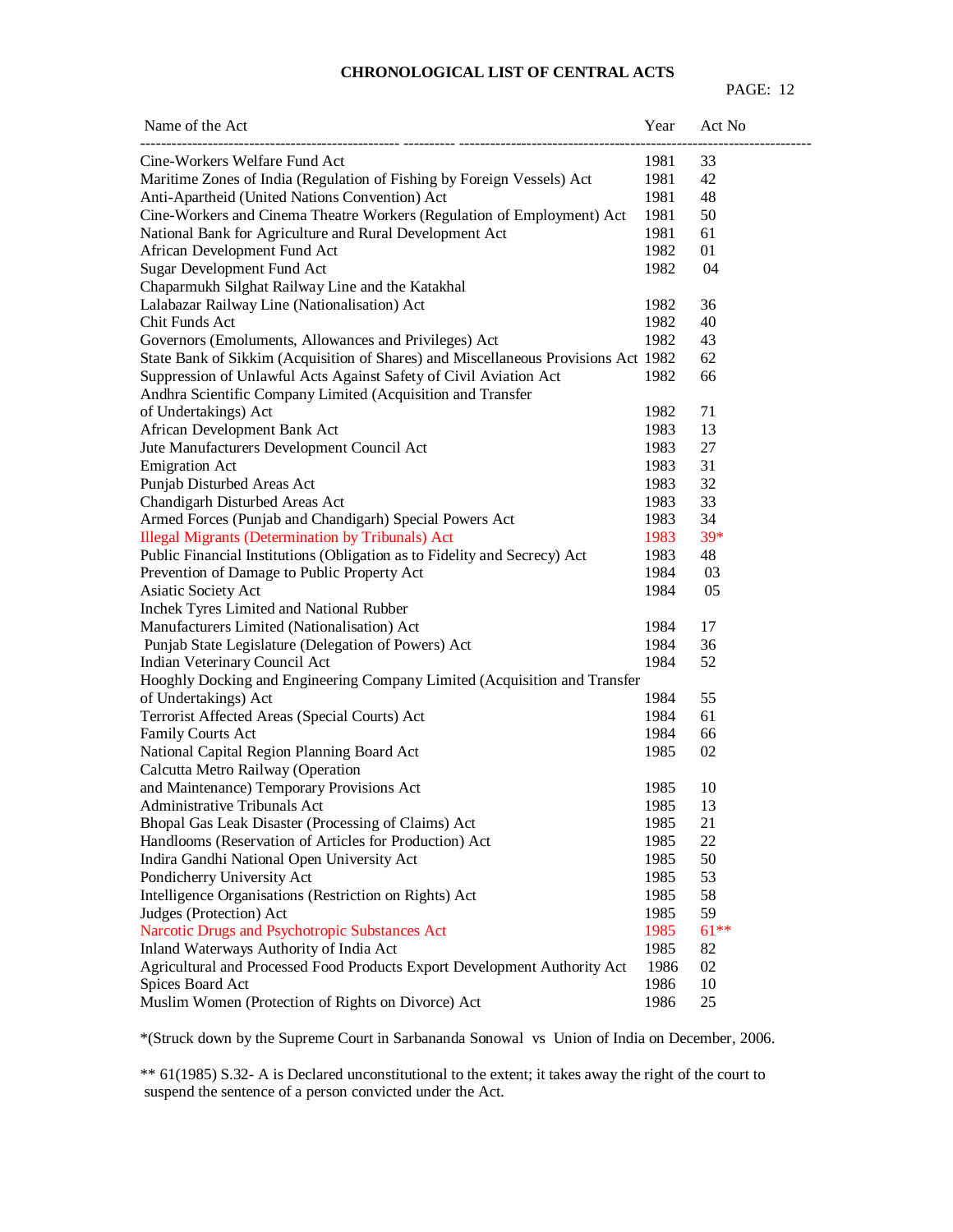| Name of the Act                                                                      | Year | Act No |
|--------------------------------------------------------------------------------------|------|--------|
| Coal Mines Labour Welfare Fund (Repeal) Act                                          | 1986 | 27     |
| Environment (Protection) Act                                                         | 1986 | 29     |
| Swadeshi Cotton Mills Company Limited (Acquisition and Transfer of                   |      |        |
| Undertakings) Act                                                                    | 1986 | 30     |
| <b>State of Mizoram Act</b>                                                          | 1986 | 34     |
| National Security Guard Act                                                          | 1986 | 47     |
| Dock Workers (Safety, Health and Welfare) Act                                        | 1986 | 54     |
| Delhi Apartment Ownership Act                                                        | 1986 | 58     |
| Indecent Representation of Women (Prohibition) Act                                   | 1986 | 60     |
| Child and Adolescent Labour (Prohibition and Regulation) Act                         | 1986 | 61     |
| <b>Consumer Protection Act</b>                                                       | 1986 | 68     |
| State of Arunachal Pradesh Act                                                       | 1986 | 69     |
| Jute Packaging Materials (Compulsory Use in Packing Commodities) Act                 | 1987 | 10     |
| Goa, Daman and Diu Mining Concession (Abolition and                                  |      |        |
| Declaration as Mining Leases) Act                                                    | 1987 | 16     |
| Goa, Daman and Diu Reorganisation Act                                                | 1987 | 18     |
| Expenditure-tax Act                                                                  | 1987 | 35     |
| National Dairy Development Board Act                                                 | 1987 | 37     |
| <b>Legal Services Authorities Act</b>                                                | 1987 | 39     |
| All India Council for Technical Education Act                                        | 1987 | 52     |
| National Housing Bank Act                                                            | 1987 | 53     |
| Railway Claims Tribunal Act                                                          | 1987 | 54     |
| Chandigarh (Delegation of Powers) Act                                                | 1988 | 02     |
| Commission of Sati (Prevention) Act                                                  | 1988 | 03     |
| Special Protection Group Act                                                         | 1988 | 34     |
| Religious Institutions (Prevention of Misuse) Act                                    | 1988 | 41     |
| Bharat Petroleum Corporation Limited (Determination of                               |      |        |
| Conditions of Service of Employees) Act                                              | 1988 | 44     |
| Prohibition of Benami Property Transactions Act                                      | 1988 | 45     |
| Prevention of Illicit Traffic in Narcotic Drugs and Psychotropic Substances Act 1988 |      | 46     |
| Prevention of Corruption Act                                                         | 1988 | 49     |
| Labour Laws (Exemption from Furnishing Returns and Maintaining                       |      |        |
| Registers by Certain Establishments) Act                                             | 1988 | 51     |
| <b>Auroville Foundation Act</b>                                                      | 1988 | 54     |
| Jamia Millia Islamia Act                                                             | 1988 | 58     |
| Motor Vehicles Act                                                                   | 1988 | 59     |
| National Highways Authority of India Act                                             | 1988 | 68     |
| Assam University Act                                                                 | 1989 | 23     |
| Railways Act                                                                         | 1989 | 24     |
| Scheduled Castes and Scheduled Tribes (Prevention of Atrocities) Act                 | 1989 | 33     |
| Nagaland University Act                                                              | 1989 | 35     |
| Small Industries Development Bank of India Act                                       | 1989 | 39     |
| National Commission for Women Act                                                    | 1990 | 20     |
| Armed Forces (Jammu and Kashmir) Special Powers Act                                  | 1990 | 21     |
| Prasar Bharati (Broadcasting Corporation of India) Act                               | 1990 | 25     |
| Public Liability Insurance Act                                                       | 1991 | 06     |
| Election Commission (Conditions of Service of Election Commissioners and             |      |        |
| Transaction of Business) Act                                                         | 1991 | 11     |
| Remittances of Foreign Exchange and Investment in Foreign Exchange Bonds             |      |        |
| (Immunities and Exemptions) Act                                                      | 1991 | 41     |
| Places of Worship (Special Provisions) Act                                           | 1991 | 42     |
| Government of National Capital Territory of Delhi Act, 1991                          | 1992 | 01     |
| Destructive Insects and Pests (Amendment and Validation) Act                         | 1992 | 12     |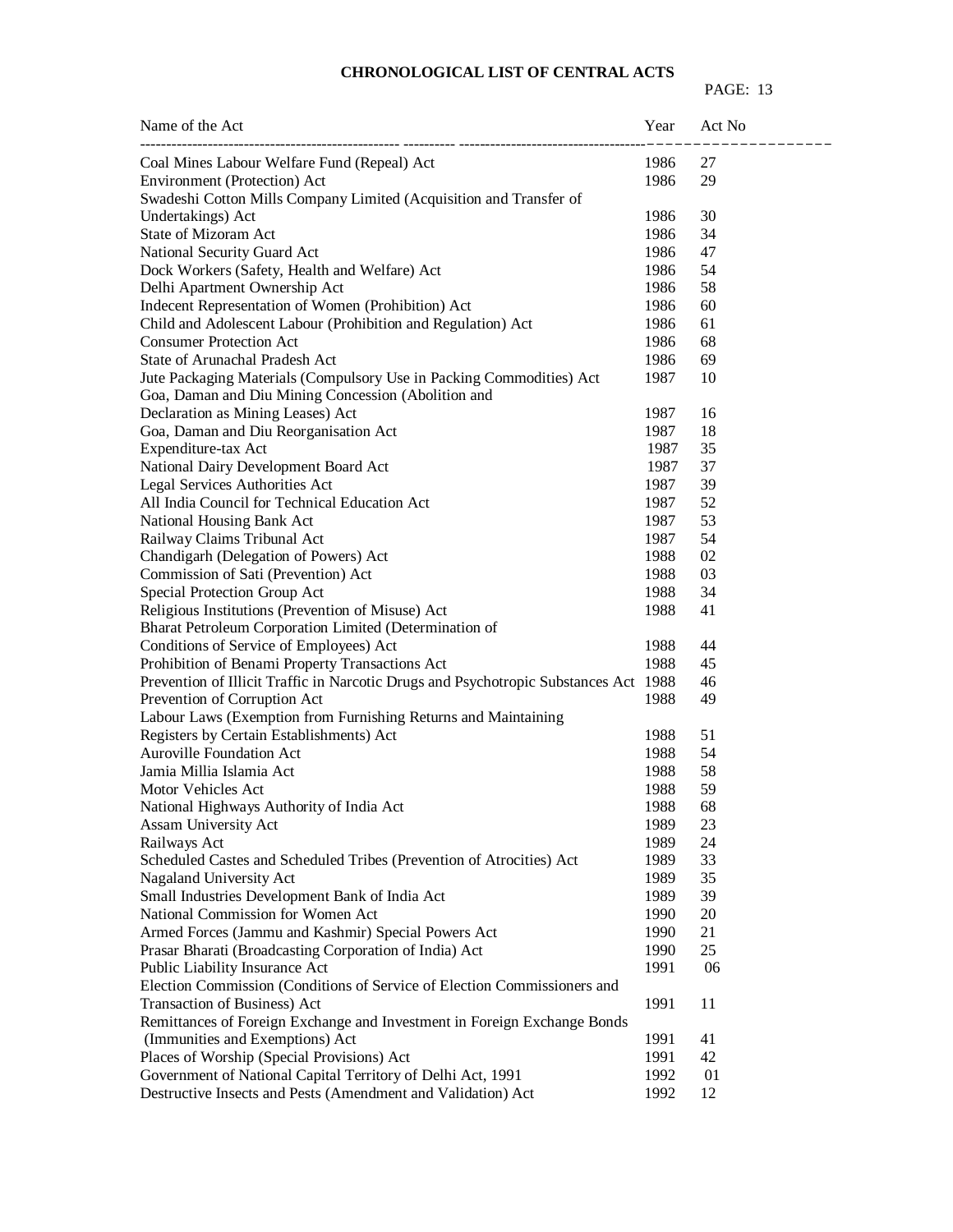| Name of the Act                                                              | Year | Act No |
|------------------------------------------------------------------------------|------|--------|
| Securities and Exchange Board of India Act                                   | 1992 | 15     |
| Cess and Other Taxes on Minerals (Validation) Act                            | 1992 | 16     |
| National Commission for Minorities Act                                       | 1992 | 19     |
| Foreign Trade (Development and Regulation) Act                               | 1992 | 22     |
| Special Court (Trial of Offences Relating to Transactions in Securities) Act | 1992 | 27     |
| Rehabilitation Council of India Act                                          | 1992 | 34     |
| Indo-Tibetan Border Police Force Act                                         | 1992 | 35     |
| Central Agricultural University Act                                          | 1992 | 40     |
| Infant Milk Substitutes, Feeding Bottles and Infant Foods (Regulation of     |      |        |
| Production, Supply and Distribution) Act                                     | 1992 | 41     |
| Industrial Finance Corporation (Transfer of Undertaking and Repeal) Act      | 1993 | 23     |
| Gold Bonds (Immunities and Exemptions) Act                                   | 1993 | 25     |
| Multimodal Transportation of Goods Act                                       | 1993 | 28     |
| Acquisition of Certain Area at Ayodhya Act                                   | 1993 | 33     |
| SAARC Convention (Suppression of Terrorism) Act                              | 1993 | 36     |
| Central Laws (Extension to Arunachal Pradesh) Act                            | 1993 | 44     |
| Tezpur University Act                                                        | 1993 | 45     |
| <b>Employment of Manual Scavengers and Construction</b>                      |      |        |
| of Dry Latrines (Prohibition) Act                                            | 1993 | 46     |
| Recovery of Debts Due to Banks and Financial Institutions Act                | 1993 | 51     |
| National Commission for Safai Karamcharis Act                                | 1993 | 64     |
| Oil and Natural Gas Commission (Transfer of Undertaking and Repeal) Act      | 1993 | 65     |
| Public Records Act                                                           | 1993 | 69     |
| National Council for Teacher Education Act                                   | 1993 | 73     |
| Kalakshetra Foundation Act, 1993                                             | 1994 | 06     |
| Protection of Human Rights Act, 1993                                         | 1994 | 10     |
| Air Corporations (Transfer of Undertakings and Repeal) Act                   | 1994 | 13     |
| Manipur Panchayati Raj Act                                                   | 1994 | 26     |
| Transplantation of Human Organs Act                                          | 1994 | 42     |
| Manipur Municipalities Act                                                   | 1994 | 43     |
| New Delhi Municipal Council Act                                              | 1994 | 44     |
| Punjab Municipal Corporation Law (Extension to Chandigarh) Act               | 1994 | 45     |
| Airports Authority of India Act                                              | 1994 | 55     |
| Pre-conception and Pre-natal Diagnostic                                      |      |        |
| Techniques (Prohibition of Sex Selection) Act                                | 1994 | 57     |
| Babasaheb Bhimrao Ambedkar University Act                                    | 1994 | 58     |
| Cable Television Networks (Regulation) Act                                   | 1995 | 07     |
| Delhi Rent Act                                                               | 1995 | 33     |
| Textile Undertakings (Nationalisation) Act                                   | 1995 | 39     |
| Wakf Act                                                                     | 1995 | 43     |
| Technology Development Board Act                                             | 1995 | 44     |
| Depositories Act                                                             | 1996 | 22     |
| Arbitration and Conciliation Act                                             | 1996 | 26     |
| Building and Other Construction Workers (Regulation of Employment and        |      |        |
| Conditions of Service) Act                                                   | 1996 | 27     |
| Building and Other Construction Workers' Welfare Cess Act                    | 1996 | 28     |
| Provisions of the Panchayats (Extension to the Scheduled Areas) Act          | 1996 | 40     |
| Maulana Azad National Urdu University Act, 1996                              | 1997 | 02     |
| Mahatama Gandhi Antarashtriya Hindi Vishwavidyalaya Act                      | 1997 | 03     |
| Industrial Reconstruction Bank (Transfer of Undertakings and Repeal) Act     | 1997 | 07     |
| Lalitkala Akademi (Taking Over of Management) Act                            | 1997 | 17     |
| Telecom Regulatory Authority of India Act                                    | 1997 | 24     |
| Vice-President's Pension Act                                                 | 1997 | 30     |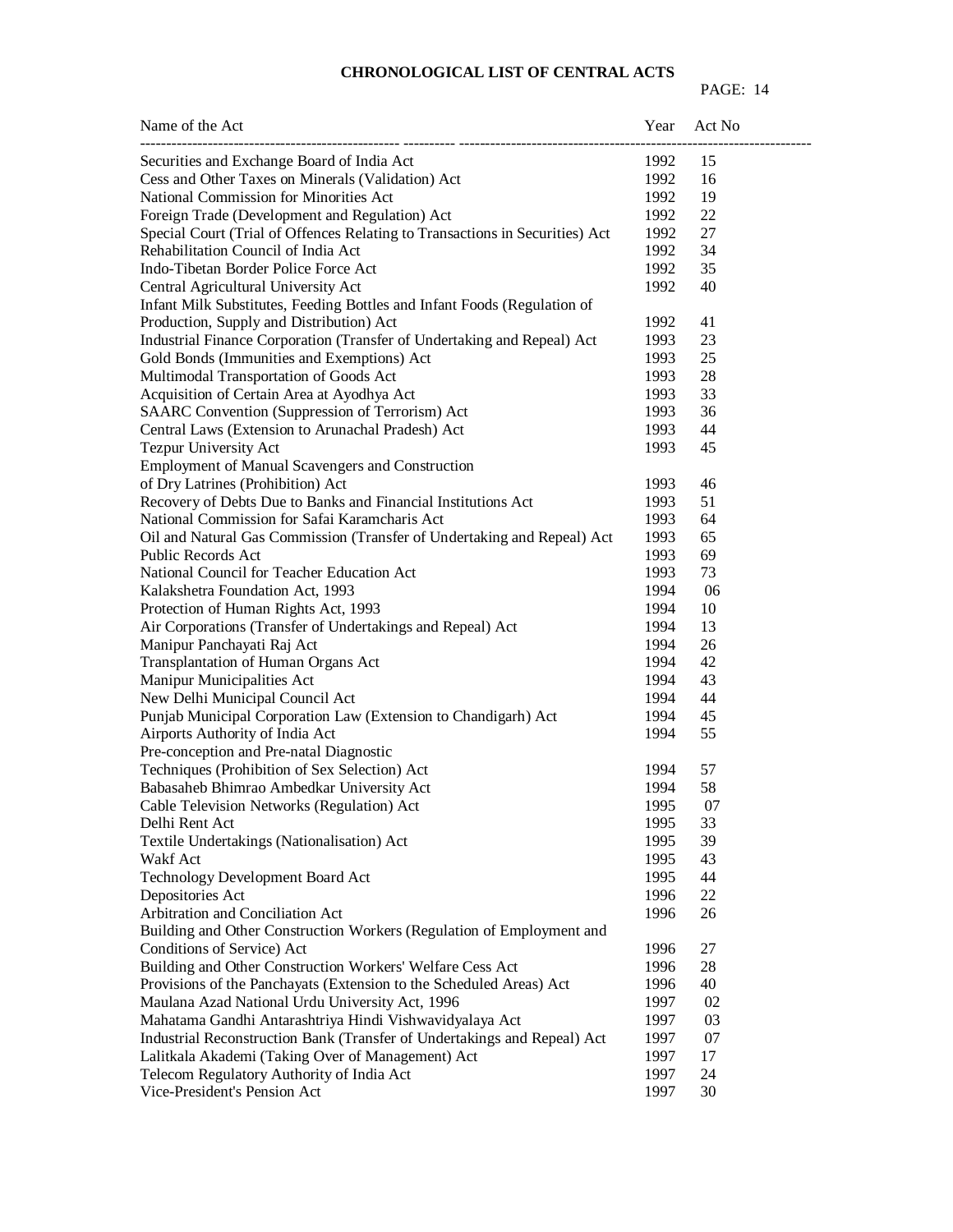| Name of the Act                                                                   | Year | Act No |
|-----------------------------------------------------------------------------------|------|--------|
| Dock Workers (Regulation of Employment) (Inapplicability to Major Ports) Act 1997 |      | 31     |
| National Institute of Pharmaceutical Education and Research Act                   | 1998 | 13     |
| Lotteries (Regulation) Act                                                        | 1998 | 17     |
| Leaders of Chief Whips of Recognised Parties and Groups in Parliament             |      |        |
| (Facilities) Act                                                                  | 1999 | 05     |
| Urban Land (Ceiling and Regulation) Repeal Act                                    | 1999 | 15     |
| Central Industrial Security Force (Amendment and Validation) Act                  | 1999 | 40     |
| Insurance Regulatory and Development Authority Act                                | 1999 | 41     |
| Foreign Exchange Management Act                                                   | 1999 | 42     |
| National Trust for Welfare of Persons with Autism,                                |      |        |
| Cerebral Palsy, Mental Retardation and Multiple Disabilities Act                  | 1999 | 44     |
| <b>Trade Marks Act</b>                                                            | 1999 | 47     |
| Geographical Indications of Goods (Registration and Protection) Act               | 1999 | 48     |
| Mizoram University Act                                                            | 2000 | 08     |
| Designs Act                                                                       | 2000 | 16     |
| <b>Information Technology Act</b>                                                 | 2000 | 21     |
| Madhya Pradesh Reorganisation Act                                                 | 2000 | 28     |
| Uttar Pradesh Reorganisation Act                                                  | 2000 | 29     |
| <b>Bihar Reorganisation Act</b>                                                   | 2000 | 30     |
| Chemical Weapons Convention Act                                                   | 2000 | 34     |
| Semiconductor Integrated Circuits Layout-Design Act                               | 2000 | 37     |
| Coal India (Regulation of Transfer and Validation) Act                            | 2000 | 45     |
| Immigration (Carriers' Liability) Act                                             | 2000 | 52     |
| Central Road Fund Act                                                             | 2000 | 54     |
| Indian Council of World Affairs Act                                               | 2001 | 29     |
| Advocates' Welfare Fund Act                                                       | 2001 | 45     |
| <b>Energy Conservation Act</b>                                                    | 2001 | 52     |
| Protection of Plant Varieties and Farmer's Right Act                              | 2001 | 53     |
| Delimitation Act                                                                  | 2002 | 33     |
| Haj Committee Act                                                                 | 2002 | 35     |
| Foreign Aircraft (Exemption from Taxes and Duties on Fuel and                     |      |        |
| Lubricnts) Act                                                                    | 2002 | 36     |
| Multi-State Co-operative Societies Act                                            | 2002 | 39     |
| Securitisation and Reconstruction of Financial Assets and Enforcement of          |      |        |
| Security Interest Act                                                             | 2002 | 54     |
| Unit Trust of India (Transfer of Undertaking and Repeal) Act                      | 2002 | 58     |
| Metro Railway (Operation and Maintenance) Act                                     | 2002 | 60     |
| Suppression of Unlawful Acts against Safety of Maritime Navigation and            |      |        |
| Fixed Platforms on Continental Shelf Act                                          | 2002 | 69     |
| Competition Act                                                                   | 2003 | 12     |
| Control of National Highways (Land and Traffic) Act                               | 2003 | 13     |
| Prevention of Money Laundering Act                                                | 2003 | 15     |
| Offshore Areas Mineral (Development and Regulation) Act                           | 2003 | 17     |
| <b>Biological Diversity Act</b>                                                   | 2003 | 18     |
| Cigarettes and other Tobacco Products (Prohibition of Advertisement and           |      |        |
| Regulation of Trade and Commerce, Production, Supply and Distribution) Act        | 2003 | 34     |
| <b>Electricity Act</b>                                                            | 2003 | 36     |
| Fiscal Responsibility and Budget Management Act                                   | 2003 | 39     |
| Central Vigilance Commission Act                                                  | 2003 | 45     |
| Repatriation of Prisoners Act                                                     | 2003 | 49     |
| Industrial Development Bank (Transfer of Undertaking and Repeal) Act              | 2003 | 53     |
| Sick Industrial Companies (Special Provisions) Repeal Act                         | 2004 | 01     |
| Prevention of Terrorism (Repeal) Act                                              | 2004 | 26     |
|                                                                                   |      |        |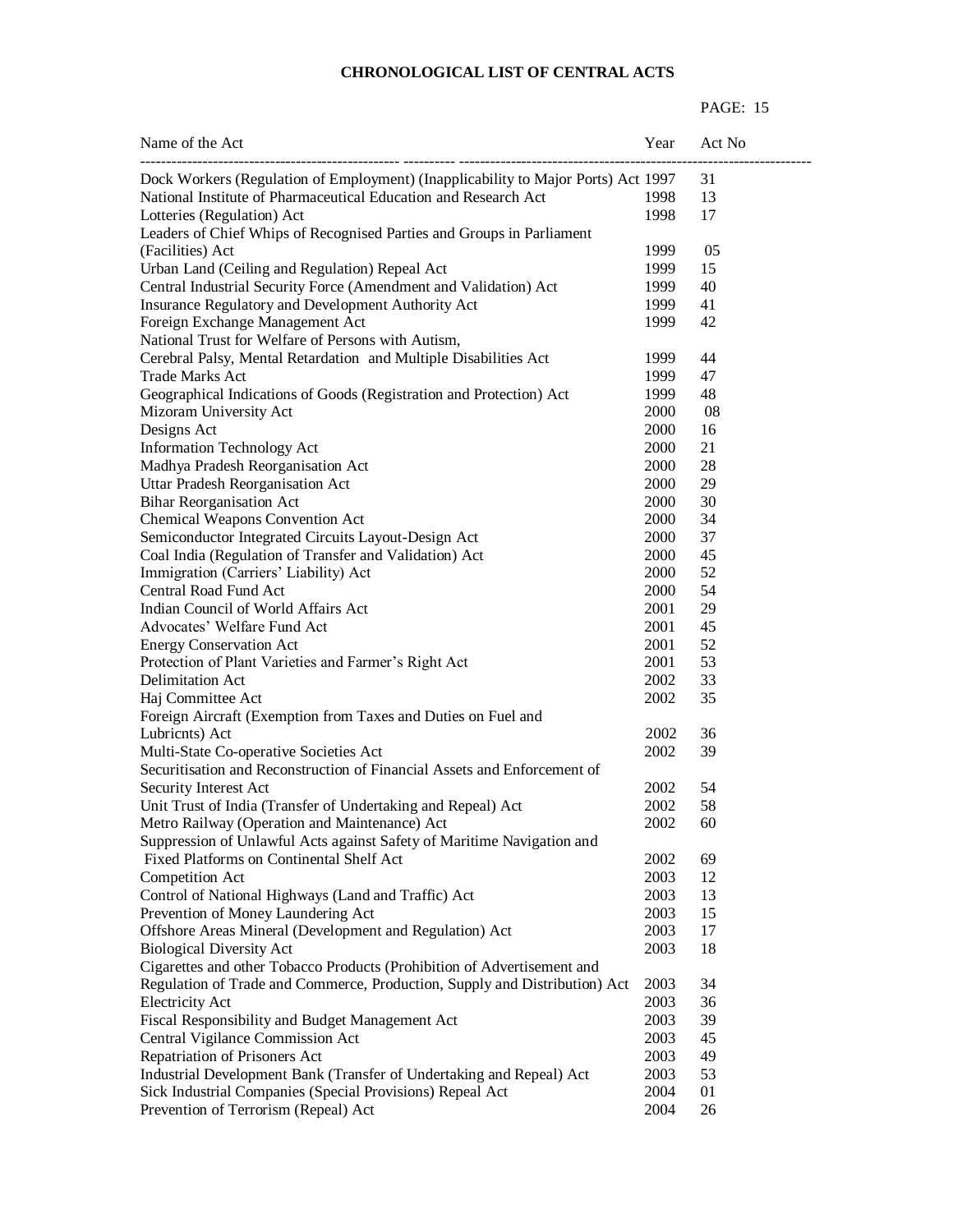| Name of the Act                                                                                                                                | Year         | Act No   |
|------------------------------------------------------------------------------------------------------------------------------------------------|--------------|----------|
| National Commission for Minority Educational Institutions Act<br>Parel Investments and Trading Private Limited and Domestic Gas                | 2005         | 02       |
| Private Limited (Taking over of Management) Repeal Act<br>Weapons of Mass Destruction and Their Delivery Systems (Prohibition of               | 2005         | 14       |
| Unlawful Activities) Act, 2005                                                                                                                 | 2005         | 21       |
| <b>Right to Information Act</b>                                                                                                                | 2005         | 22       |
| Coastal Aquaculture Authority Act                                                                                                              | 2005         | 24       |
| University of Allahabad Act                                                                                                                    | 2005         | 26       |
| Bihar Value Added Tax Act                                                                                                                      | 2005         | 27       |
| Special Economic Zones Act                                                                                                                     | 2005         | 28       |
| Private Security Agencies (Regulation) Act                                                                                                     | 2005         | 29       |
| Credit Information Companies (Regulation) Act                                                                                                  | 2005         | 30       |
| Mahatma Gandhi National Rural Employment Guarantee Act                                                                                         | 2005         | 42       |
| Protection of Women from Domestic Violence Act                                                                                                 | 2005         | 43       |
| National Tax Tribunal Act                                                                                                                      | 2005         | 49       |
| State Emblems of India (Prohibition of Improper Use) Act                                                                                       | 2005         | 50       |
| Disaster Management Act                                                                                                                        | 2005         | 53       |
| Manipur University Act                                                                                                                         | 2005         | 54       |
| Andhra Pradesh Legislative Council Act                                                                                                         | 2006         | 01       |
| Commissions for Protection of Child Rights Act                                                                                                 | 2006         | 04       |
| Petroleum and Natural Gas Regulatory Board, Act                                                                                                | 2006         | 19       |
|                                                                                                                                                | 2006         | 22       |
| Delhi Laws (Special Provisions) Act<br>Micro, Small and Medium Enterprises Development Act                                                     | 2006         | 27       |
|                                                                                                                                                | 2006         | 28       |
| National Institute of Fashion Technology Act                                                                                                   |              | 34       |
| Food Safety and Standards Act<br>Actuaries Act                                                                                                 | 2006<br>2006 | 35       |
|                                                                                                                                                |              | 38       |
| Government Securities Act                                                                                                                      | 2006         | 41       |
| <b>Cantonments Act</b>                                                                                                                         | 2006<br>2006 | 44       |
| Pondicherry (Alteration of Name) Act<br>Assam Rifles Act                                                                                       |              |          |
|                                                                                                                                                | 2006         | 47<br>52 |
| Uttaranchal (Alteration of Name) Act                                                                                                           | 2006         |          |
| Scheduled Tribes and other Traditional Forest Dwellers (Recognition                                                                            |              |          |
| of Forest Rights) Act                                                                                                                          | 2007         | 02       |
| Central Educational Institutions (Reservation in Admission) Act                                                                                | 2007         | 05       |
| Prohibition of Child Marriage Act                                                                                                              | 2007         | 06       |
| English and Foreign Languages University Act                                                                                                   | 2007         | 07<br>08 |
| Rajiv Gandhi University Act                                                                                                                    | 2007         |          |
| Tripura University Act                                                                                                                         | 2007         | 09       |
| Sikkim University Act                                                                                                                          | 2007         | 10       |
| Sports Broadcasting Signals (Mandatory Sharing with Prasar Bharti) Act<br>National Rural Employment Guarantee (Extension to Jammu And Kashmir) | 2007         | 11       |
| Act                                                                                                                                            | 2007         | 23       |
| National Institutes of Technology Act.                                                                                                         | 2007         | 29       |
| Warehousing (Development and Regulation) Act                                                                                                   | 2007         | 37       |
| Carriage by Road Act                                                                                                                           | 2007         | 41       |
| National Capital Territory of Delhi Laws (Special Provisions) Act                                                                              | 2007         | 43       |
| Tyre Corporation of India Limited (Disinvestment of Ownership) Act                                                                             | 2007         | 50       |
| Payment of Settlement Systems Act                                                                                                              | 2007         | 51       |
| Indira Gandhi National Tribal University Act                                                                                                   | 2007         | 52       |
| Sashastra Seema Bal Act                                                                                                                        | 2007         | 53       |
| Rajiv Gandhi Institute of Petroleum Technology Act                                                                                             | 2007         | 54       |
| Armed Forces Tribunal Act                                                                                                                      | 2007         | 55       |
| Maintenance and Welfare of Parents and Senior Citizens Act                                                                                     | 2007         | 56       |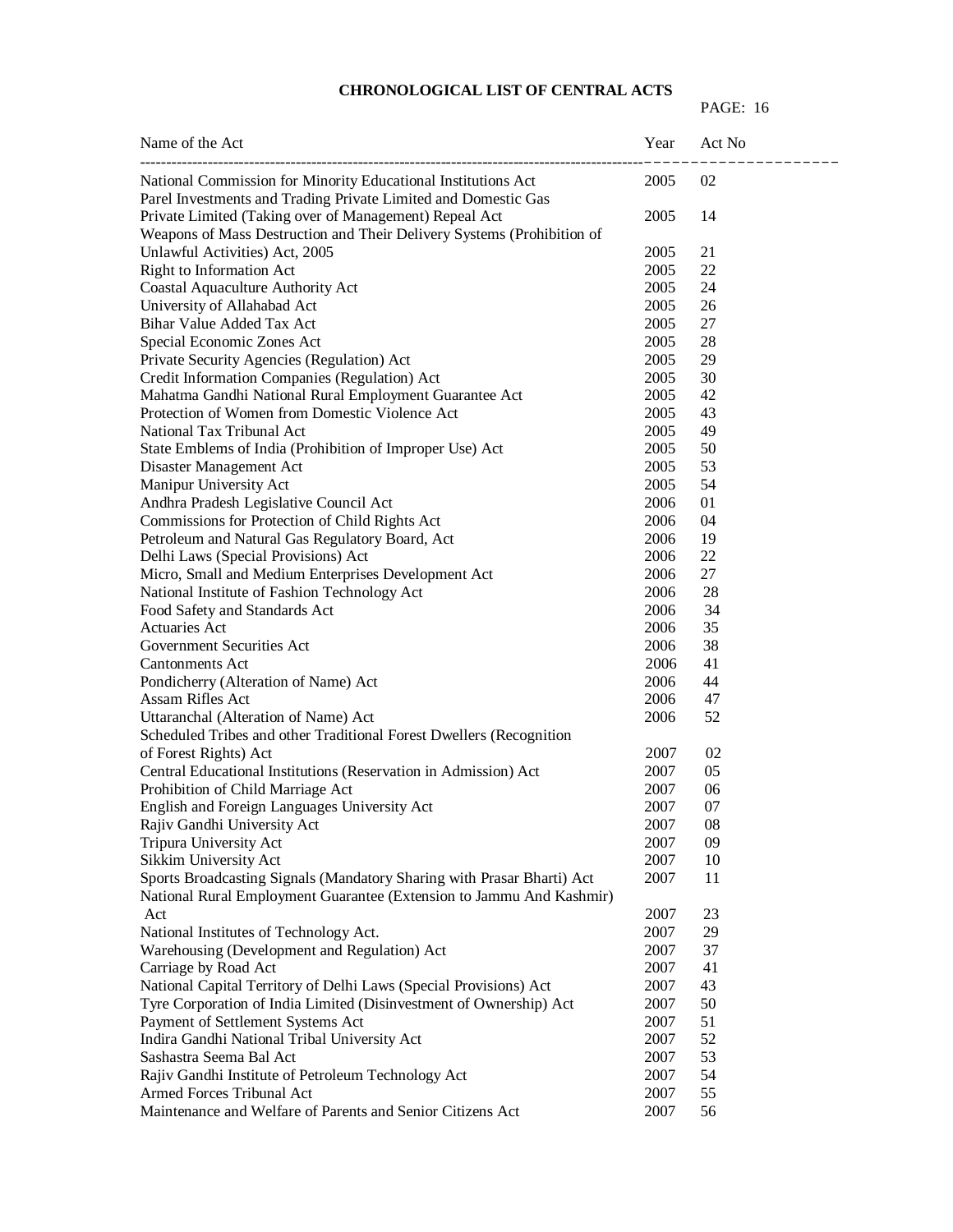| Name of the Act                                                            | Year | Act No |
|----------------------------------------------------------------------------|------|--------|
| Jawaharlal Institute of Post-Graduate Medical Education and Research,      |      |        |
| Puducherry Act                                                             | 2008 | 19     |
| Indian Maritime University Act                                             | 2008 | 22     |
| Airports Economic Regulatory Authority of India Act                        | 2008 | 27     |
| Unorganised Sector Workers Social Security Act                             | 2008 | 33     |
| National Investigation Agency Act                                          | 2008 | 34     |
| Gram Nyayalayas Act                                                        | 2009 | 04     |
| Limited Liability Partnership Act                                          | 2009 | 06     |
| <b>Collection of Statistics Act</b>                                        | 2009 | 07     |
| South Asian University Act                                                 | 2009 | 08     |
| Science and Engineering Research Board Act                                 | 2009 | 09     |
| National Jute Board Act                                                    | 2009 | 12     |
| National Capital Territory of Delhi Laws (Special Provisions) Act          | 2009 | 24     |
| <b>Central Universities Act</b>                                            | 2009 | 25     |
| Prevention and Control of Infections and Contagious Diseases in            |      |        |
| Animals Act                                                                | 2009 | 27     |
| Right of Children to Free and Compulsory Education Act                     | 2009 | 35     |
| National Capital Territory of Delhi Laws (Special Provisions) Second Act   | 2009 | 40     |
| Legal Metrology Act                                                        | 2010 | 01     |
| Tamil Nadu Legislative Council Act                                         | 2010 | 16     |
| National Green Tribunal Act                                                | 2010 | 19     |
| Clinical Establishment (Registration and Regulation) Act                   | 2010 | 23     |
| Land Port Authority of India Act                                           | 2010 | 31     |
| Civil Liability for Nuclear Damage Act                                     | 2010 | 38     |
| Nalanda University Act                                                     | 2010 | 39     |
| Foreign Contribution (Regulation) Act                                      | 2010 | 42     |
| National Capital Territory of Delhi Laws (Special Provision) Act           | 2011 | 05     |
| Coinage Act                                                                | 2011 | 11     |
| Orissa (Alteration of Name) Act                                            | 2011 | 15     |
| National Capital Territory of Delhi Laws (Special Provision) Second Act    | 2011 | 20     |
| Factoring Act                                                              | 2012 | 12     |
| Academy of Scientific and Innovation Research Act                          | 2012 | 13     |
| Protection of Children from Sexual Offences Act                            | 2012 | 32     |
| Rajiv Gandhi National Institute of Youth Development Act                   | 2012 | 35     |
| National Institute of Mental Health and Neuro-Sciences, Bangalore Act      | 2012 | 38     |
| Sexual Harassment of Women at Workplace (Prevention, Prohibition and       |      |        |
| Redressal) Act                                                             | 2013 | 14     |
| Companies Act                                                              | 2013 | 18     |
| National Food Security Act                                                 | 2013 | 20     |
| Pension Fund Regulatory and Development Authority Act                      | 2013 | 23     |
| Prohibition of Employment as Manual Scavengers and their Rehabilitation    |      |        |
| Act                                                                        | 2013 | 25     |
| Rajiv Gandhi National Aviation University Act                              | 2013 | 26     |
| Right to Fair Compensation and Transparency in Land Acquisition,           |      |        |
| Rehabilitation and Resettlement Act                                        | 2013 | 30     |
| Lokpal and Lokayuktas Act                                                  | 2014 | 01     |
| Andhra Pradesh Reorganisation Act                                          | 2014 | 06     |
| Street Vendors (Protection of Livelihood and Regulation of Street Vending) |      |        |
| Act                                                                        | 2014 | 07     |
| Rani Lakshmi Bai Central Agricultural University Act                       | 2014 | 10     |
| Whistle Blowers Protection Act                                             | 2014 | 17     |
| National Institute of Design Act                                           | 2014 | 18     |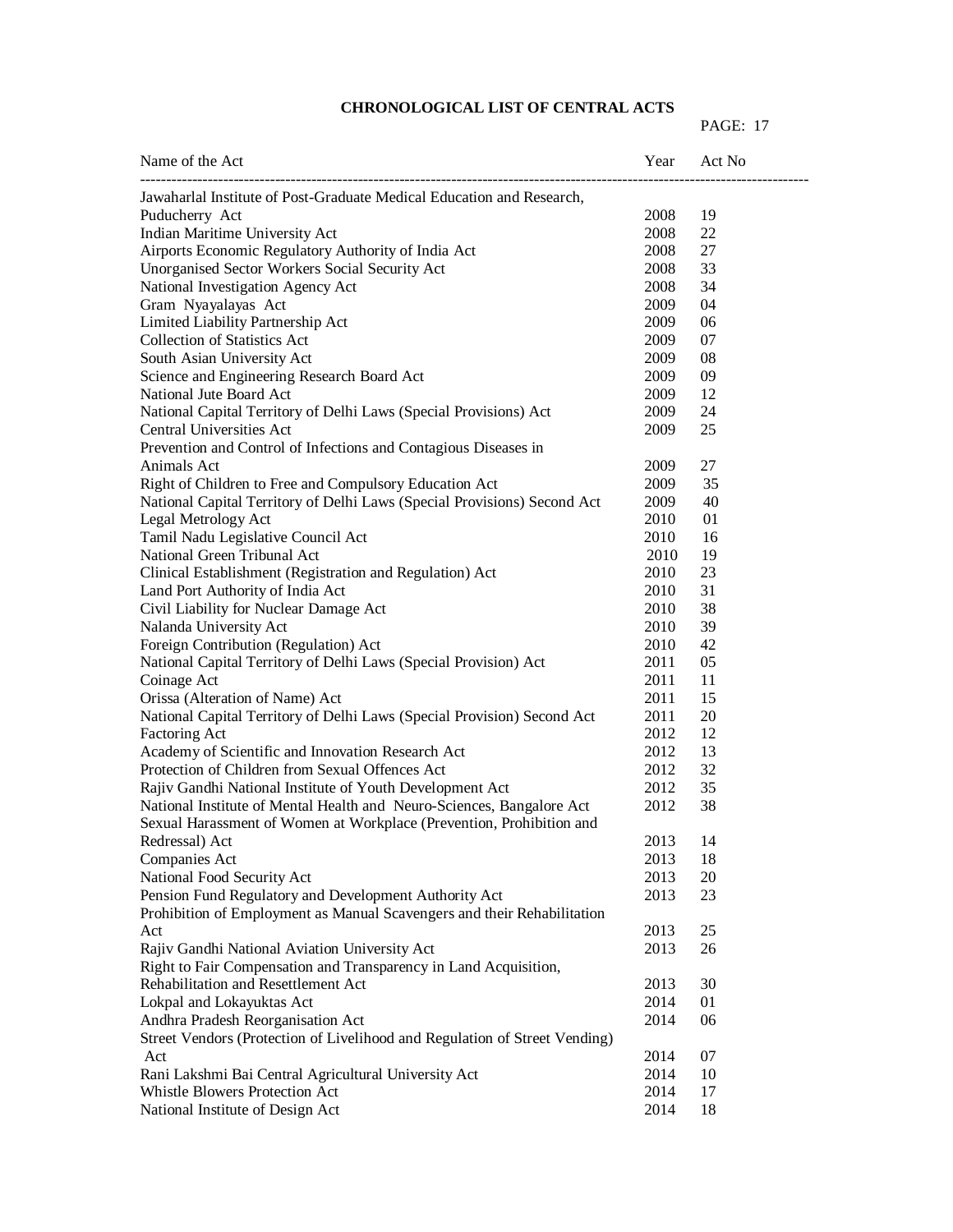#### PAGE: 18

| Name of the Act                                                              | Year | Act No |  |
|------------------------------------------------------------------------------|------|--------|--|
| Indian Institute of Information Technology Act                               | 2014 | 30     |  |
| School of Planning and Architecture Act                                      | 2014 | 37     |  |
| National Judicial Appointments Commission Act                                | 2014 | $40*$  |  |
| Coal Mines (Special Provisions) Act                                          | 2015 | 11     |  |
| Black Money (Undisclosed Foreign Income and Assets)                          |      |        |  |
| and Imposition of Tax Act                                                    | 2015 | 22     |  |
| Juvenile Justice (Care and Protection of Children) Act                       | 2016 | 02     |  |
| <b>Commercial Courts Act</b>                                                 | 2016 | 04     |  |
| Bureau of Indian Standards Act                                               | 2016 | 11     |  |
| Real Estate (Regulation and Development) Act                                 | 2016 | 16     |  |
| National Waterways Act                                                       | 2016 | 17     |  |
| Aadhaar (Targeted Delivery of Financial and Other Subsidies,                 |      |        |  |
| Benefits and Services) Act                                                   | 2016 | 18     |  |
| Anti-Hijacking Act                                                           | 2016 | 30     |  |
| Insolvency and Bankruptcy Code                                               | 2016 | 31     |  |
| Dr. Rajendra Prasad Central Agricultural University Act                      | 2016 | 32     |  |
| Regional Centre for Biotechnology Act                                        | 2016 | 36     |  |
| Compensatory Afforestation Fund Act                                          | 2016 | 38     |  |
| Rights of Persons with Disabilities Act                                      | 2016 | 49     |  |
| Specified Bank Notes (Cessation of Liabilities) Act                          | 2017 | 02     |  |
| Mental Healthcare Act                                                        | 2017 | 10     |  |
| Central Goods and Services Act                                               | 2017 | 12     |  |
| Integrated Goods and Services Tax Act                                        | 2017 | 13     |  |
| Union Territory Goods and Services Tax Act                                   | 2017 | 14     |  |
| Goods and Services (Compensation to States) Act                              | 2017 | 15     |  |
| Human Immunodeficiency Virus and acquired Immune Deficiency Syndrome         |      |        |  |
| (Prevention and Control) Act                                                 | 2017 | 16     |  |
| Footwear Design and Development Institute Act                                | 2017 | 20     |  |
| Admiralty (Jurisdiction and Settlement of Maritime Claims) Act               | 2017 | 22     |  |
| Indian Institutes of Information Technology (Public-Private Partnership) Act | 2017 | 23     |  |
| Central Goods and Services Tax (Extension to Jammu and Kashmir) Act          | 2017 | 26     |  |
| Integrated Goods and Services tax (Extension to Jammu and Kashmir) Act       | 2017 | 27     |  |
| Indian Institute of Management Act                                           | 2017 | 33     |  |
| Indian Institute of Petroleum and Energy Act                                 | 2018 | 03     |  |
| Fugitive Economic Offenders Act                                              | 2018 | 17     |  |
| National Commission for Backward Classes (Repeal) Act                        | 2018 | 24     |  |
| National Sports University Act                                               | 2018 | 25     |  |
| Central Education Institutions (Reservation in Teacher's Cadre) Act          | 2019 | 10     |  |
| New Delhi International Arbitration Centre Act                               | 2019 | 17     |  |
| Muslim Women (Protection of Rights on Marriage) Act                          | 2019 | 20     |  |
| Banning of Unregulated Deposit Schemes Act                                   | 2019 | 21     |  |
| National Medical Commission Act                                              | 2019 | 30     |  |
| Jammu and Kashmir Reorganisation Act                                         | 2019 | 34     |  |
| <b>Consumer Protection Act</b>                                               | 2019 | 35     |  |
| Transgender Persons (Protection of Rights) Act                               | 2019 | 40     |  |
| Prohibition of Electronic Cigarettes (Production, Manufacture, Import,       |      |        |  |
| Export Transport, Sale, Distribution, Storage and Advertisement) Act         | 2019 | 42     |  |
| Dadra and Nagar Haveli And Daman and Diu (Merger of Union Territories)       |      |        |  |
| Act                                                                          | 2019 | 44     |  |
| National Capital Territory of Delhi (Recognition of Property Rights of       |      |        |  |
| Residents in Unauthorised Colonies) Act                                      | 2019 | 45     |  |
|                                                                              |      |        |  |

\*Struck down by the Supreme Court of Indi in Supreme Court Advocetes-on-Record Association & Anr. vs. Union of India on  $16<sup>th</sup>$  October, 2015.